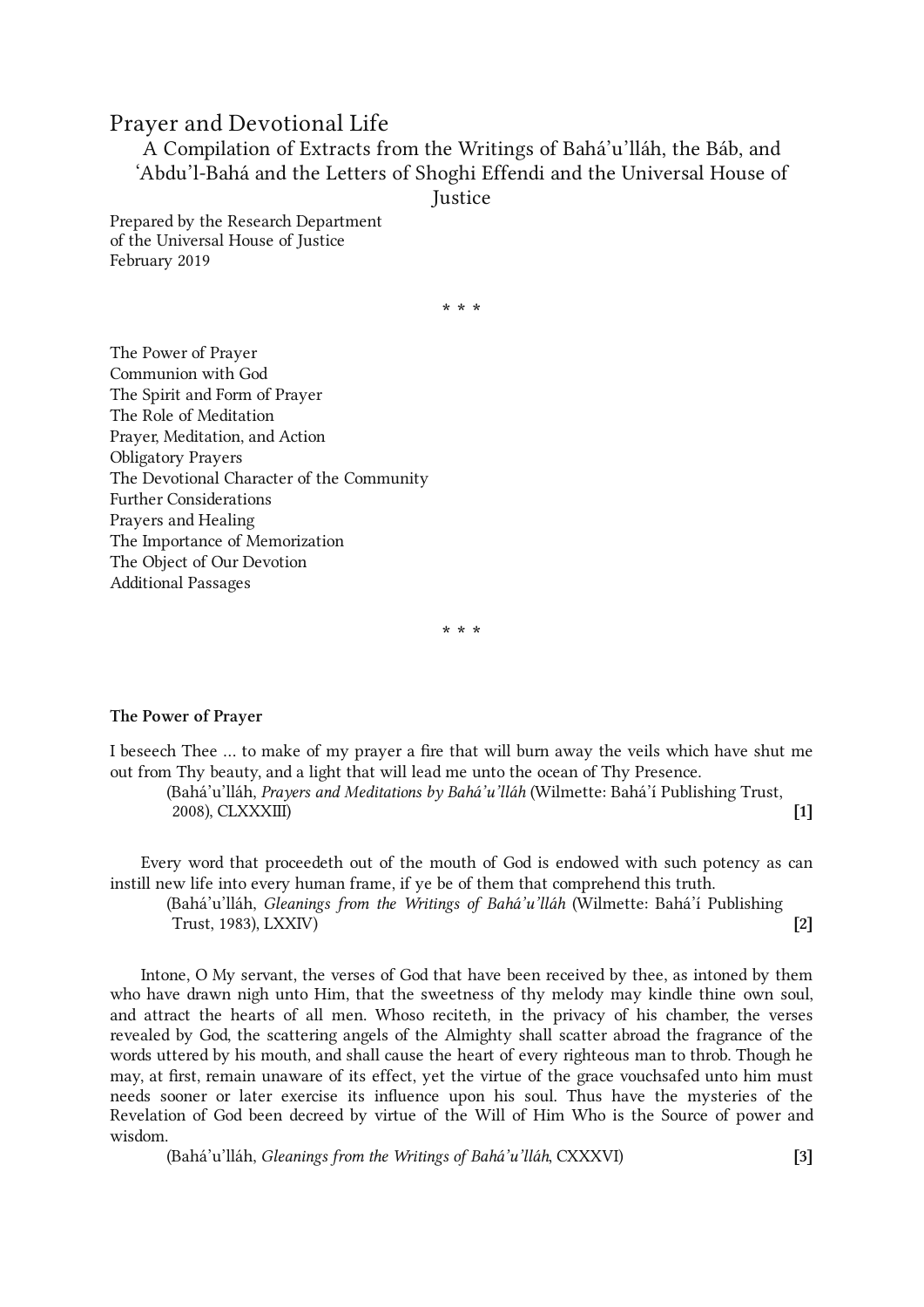If thou desirest eternal life, inhale the heavenly fragrance; and if thou seekest life everlasting, abide beneath the shelter of the Word of God.

|  | ('Abdu'l-Bahá, from a Tablet-translated from the Persian) |  |
|--|-----------------------------------------------------------|--|
|  |                                                           |  |

The Word of God may be likened to the life-giving breezes of the divine springtime. When chanted in spiritual tones, it bestoweth the breath of life and granteth true salvation. It bringeth forth a garden of roses from the pure soil, and wafteth its musk-laden fragrance throughout the world. ('Abdu'l-Bahá, from a Tablet—translated from the Persian) [5]

Shouldst thou recite any of the revealed prayers, and seek assistance from God with thy face turned towards Him, and implore Him with devotion and fervour, thy need will be answered. ('Abdu'l-Bahá, from a Tablet—translated from the Persian) [6]

... He, Who has entrusted them with such a great mission to the world, is waiting and patiently waiting for them that labour in His Divine Vineyard to turn their hearts in prayer and supplication to the Almighty and seek that aid and guidance that can alone enable them to carry out His Divine Plan for this world.

(From a letter dated 7 January 1923 written by Shoghi Effendi to the Bahá'í community of Pasadena, California) [7]

If you read the utterances of Bahá'u'lláh and 'Abdu'l-Bahá with selflessness and care and concentrate upon them, you will discover truths unknown to you before and will obtain an insight into the problems that have baffled the great thinkers of the world.

(In the handwriting of Shoghi Effendi, appended to a letter dated 30 January 1925 written on his behalf to an individual believer) [8]

The Guardian wishes you, therefore, to pray, and to supplicate the Almighty that He may give you a fuller measure of His grace; that through it your spiritual energies may be quickened and that you may become more imbued with that spirit which must needs animate, sustain and strengthen every sincere and true follower of the Faith.

(From a letter dated 13 March 1934 written on behalf of Shoghi Effendi to an individual believer) [9]

He wishes again to assure you he will pray for your spiritual advancement in the Holy Shrines. The power of God can entirely transmute our characters and make of us beings entirely unlike our previous selves. Through prayer and supplication, obedience to the divine laws Bahá'u'lláh has revealed, and ever-increasing service to His Faith, we can change ourselves.

(From a letter dated 22 November 1941 written on behalf of Shoghi Effendi to an individual believer) [10]

The believers, as we all know, should endeavour to set such an example in their personal lives and conduct that others will feel impelled to embrace a Faith which reforms human character. However, unfortunately, not everyone achieves easily and rapidly the victory over self. What every believer, new or old, should realize is that the Cause has the spiritual power to re-create us if we make the effort to let that power influence us, and the greatest help in this respect is prayer. We must supplicate Bahá'u'lláh to assist us to overcome the failings in our own characters, and also exert our own will-power in mastering ourselves.

(From a letter dated 27 January 1945 written on behalf of Shoghi Effendi to an individual believer) [11]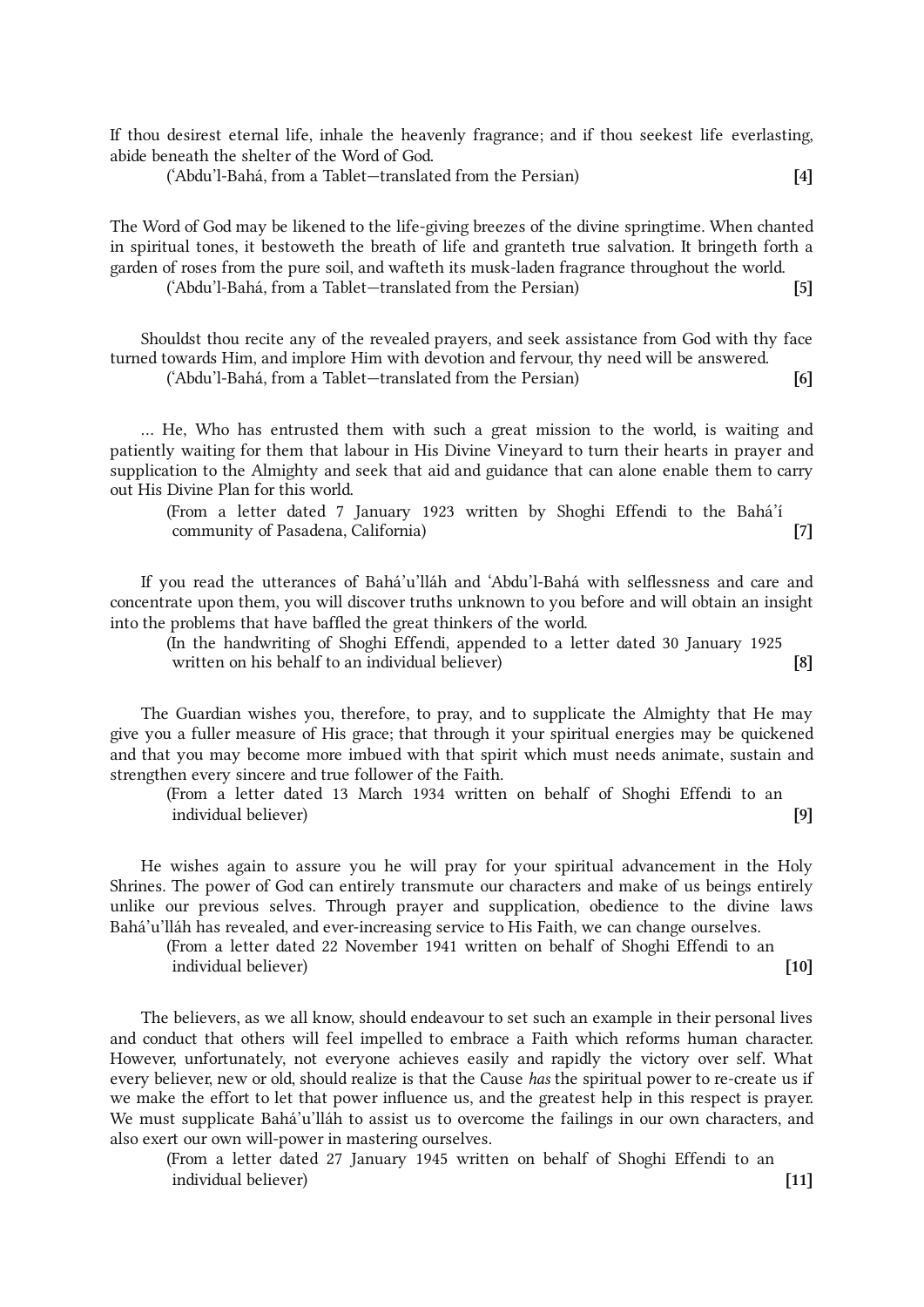He suggests that you all hold special prayers that God may send to you receptive souls to teach. Prayer unlocks doors that otherwise seem unopenable!

(From a letter dated 28 June 1945 written on behalf of Shoghi Effendi to an individual believer) [12] [12]

He suggests that you daily pray to Bahá'u'lláh to let you meet a soul receptive to His Message. The power of prayer is very great, and attracts the Divine confirmations.

(From a letter dated 30 September 1951 written on behalf of Shoghi Effendi to an individual believer) [13]

The Twin Luminaries of this resplendent age have taught us this: Prayer is the essential spiritual conversation of the soul with its Maker, direct and without intermediation. It is the spiritual food that sustains the life of the spirit. Like the morning's dew, it brings freshness to the heart and cleanses it, purifying it from attachments of the insistent self. It is a fire that burns away the veils and a light that leads to the ocean of reunion with the Almighty. On its wings does the soul soar in the heavens of God and draw closer to the divine reality. Upon its quality depends the development of the limitless capacities of the soul and the attraction of the bounties of God, but the prolongation of prayer is not desirable.

(The Universal House of Justice, from a letter dated 18 December 2014 to the Bahá'ís in Iran)  $[14]$ 

#### <span id="page-2-0"></span>Communion with God

Recite ye the verses of God every morn and eventide. Whoso faileth to recite them hath not been faithful to the Covenant of God and His Testament, and whoso turneth away from these holy verses in this Day is of those who throughout eternity have turned away from God. Fear ye God, O My servants, one and all. Pride not yourselves on much reading of the verses or on a multitude of pious acts by night and day; for were a man to read a single verse with joy and radiance it would be better for him than to read with lassitude all the Holy Books of God, the Help in Peril, the Self-Subsisting. Read ye the sacred verses in such measure that ye be not overcome by languor and despondency. Lay not upon your souls that which will weary them and weigh them down, but rather what will lighten and uplift them, so that they may soar on the wings of the Divine verses towards the Dawning-place of His manifest signs; this will draw you nearer to God, did ye but comprehend.

(Bahá'u'lláh, The Kitáb-i-Aqdas, par. 149) [15]

Purge Thou mine ear, O my Lord, that I may hearken unto the verses sent down unto Thee, and illuminate my heart with the light of Thy knowledge, and loose my tongue that it may make mention of Thee and sing Thy praise. By Thy might, O my God! My soul is wedded to none beside Thee, and my heart seeketh none except Thine own Self.

 $(Bahá'u'lláh, *Pravers and Meditations by Bahá'u'lláh, LXXXIV*)$  [16]

Occupy thyself in remembrance of the Beauty of Him Who is the Unconstrained at early morn, and seek communion with Him at the hour of dawn. O 'Alí! Remembrance of Me is a healing medicine to the souls and a light to the hearts of men.

(Bahá'u'lláh, from a Tablet—translated from the Persian) [17]

I render Thee thanks, O Thou Who hast lighted Thy fire within my soul, and cast the beams of Thy light into my heart, that Thou hast taught Thy servants how to make mention of Thee,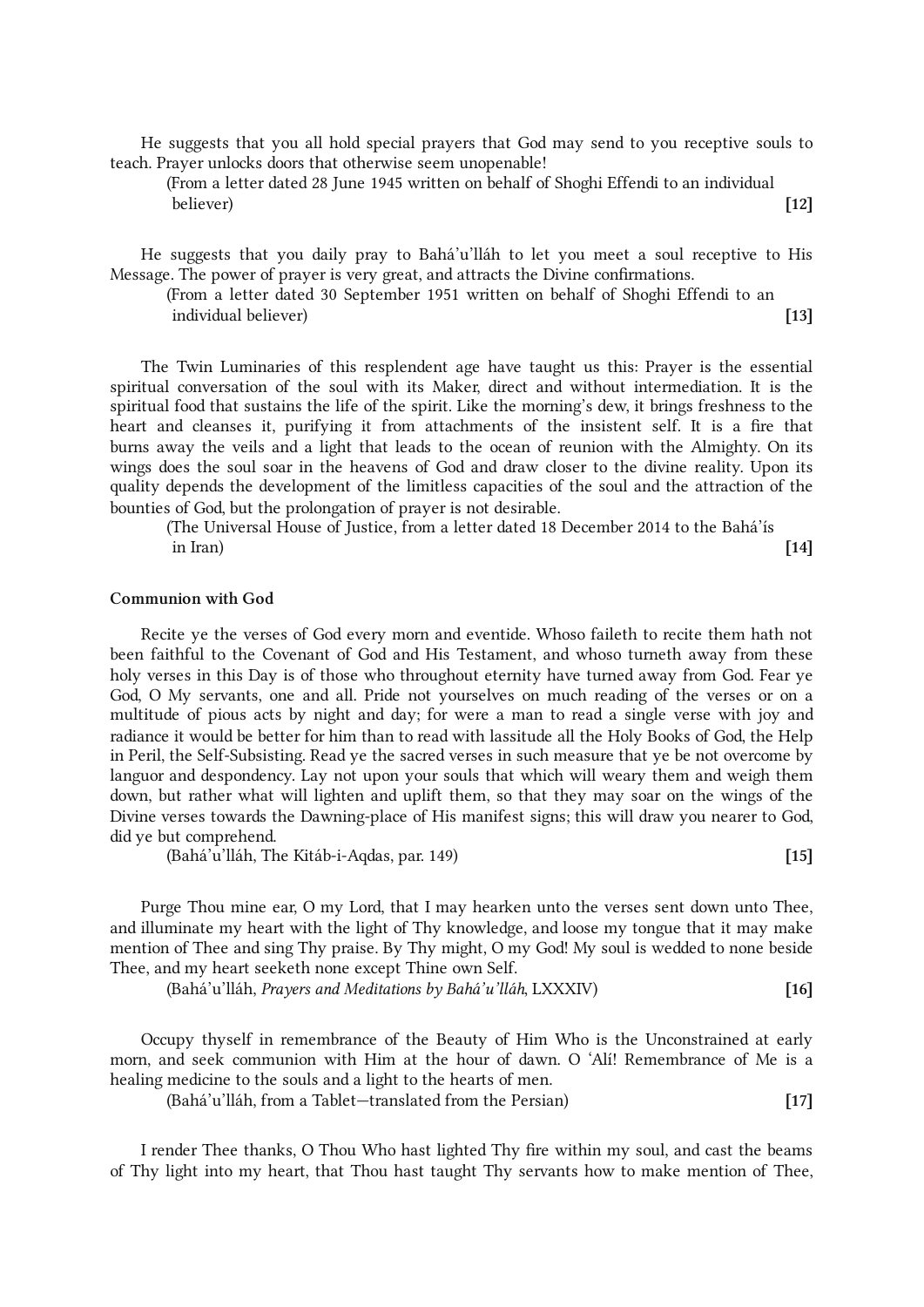and revealed unto them the ways whereby they can supplicate Thee, through Thy most holy and exalted tongue, and Thy most august and precious speech. But for Thy leave, who is there that could venture to express Thy might and Thy grandeur; and were it not for Thine instruction, who is the man that could discover the ways of Thy pleasure in the kingdom of Thy creation?

(Bahá'u'lláh, Prayers and Meditations by Bahá'u'lláh, CLXXVI) [18]

Make my prayer, O my Lord, a fountain of living waters whereby I may live as long as Thy sovereignty endureth, and may make mention of Thee in every world of Thy worlds. (Bahá'u'lláh, Prayers and Meditations by Bahá'u'lláh, CLXXXIII) [19]

O Son of Light! Forget all save Me and commune with My spirit. This is of the essence of My command, therefore turn unto it.

(Bahá'u'lláh, The Hidden Words, Arabic, no. 16) [20]

O Son of Glory! Be swift in the path of holiness, and enter the heaven of communion with Me. Cleanse thy heart with the burnish of the spirit, and hasten to the court of the Most High. (Bahá'u'lláh, The Hidden Words, Persian, no. 8) [21]

Glory be unto Thee, Thou art exalted above the description of anyone save Thyself, since it is beyond human conception to befittingly magnify Thy virtues or to comprehend the inmost reality of Thine Essence. Far be it from Thy glory that Thy creatures should describe Thee or that anyone besides Thyself should ever know Thee. I have known Thee, O my God, by reason of Thy making Thyself known unto me, for hadst Thou not revealed Thyself unto me, I would not have known Thee. I worship Thee by virtue of Thy summoning me unto Thee, for had it not been for Thy summons I would not have worshiped Thee.

(The Báb, Selections from the Writings of the Báb (Haifa: Bahá'í World Centre, 1978), p.  $(22)$ 

<span id="page-3-0"></span>Remembrance of God is like the rain and dew which bestow freshness and grace on flowers and hyacinths, revive them and cause them to acquire fragrance, redolence and renewed charm. "And thou hast seen the earth dried up and barren: but when We send down the rain upon it, it stirreth and swelleth, and groweth every kind of luxuriant herb."<sup>[1](#page-20-0)</sup> Strive thou, then, to praise and glorify God by night and by day, that thou mayest attain infinite freshness and beauty.

('Abdu'l-Bahá, from a Tablet—translated from the Persian) [23]

It behoveth the servant to pray to and seek assistance from God, and to supplicate and implore His aid. Such becometh the rank of servitude, and the Lord will decree whatsoever He desireth, in accordance with His consummate wisdom.

('Abdu'l-Bahá, from a Tablet—translated from the Arabic) [24]

Praise be to God, thy heart is engaged in the commemoration of God, thy soul is gladdened by the glad tidings of God and thou art absorbed in prayer. The state of prayer is the best of conditions, for man is then associating with God. Prayer verily bestoweth life, particularly when offered in private and at times, such as midnight, when freed from daily cares.

('Abdu'l-Bahá, Selections from the Writings of 'Abdu'l-Bahá (Wilmette: Bahá'í Publishing Trust, 2009), no. 172) [25]

We must strive to attain to that condition by being separated from all things and from the people of the world and by turning to God alone. It will take some effort on the part of man to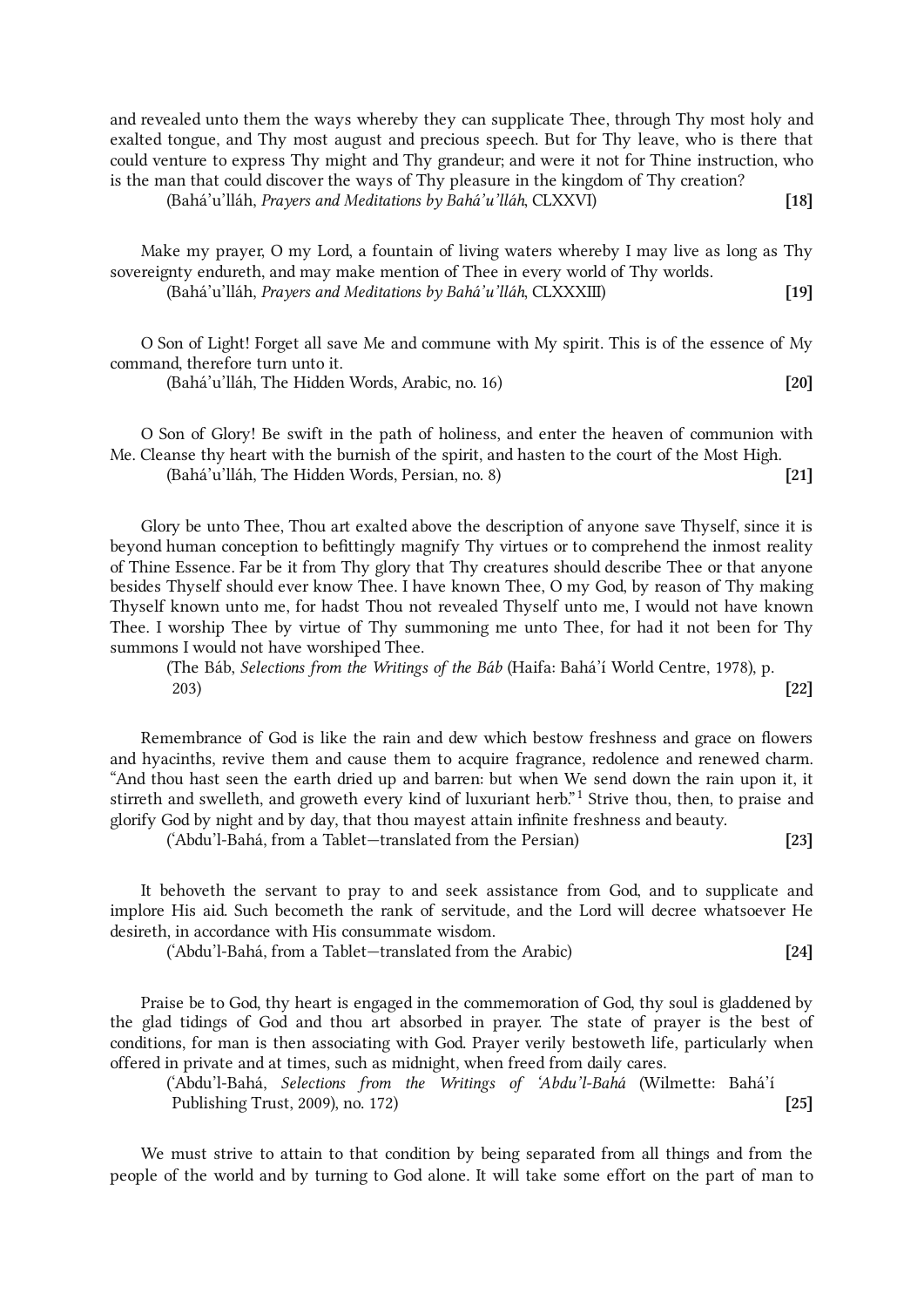attain to that condition, but he must work for it, strive for it. We can attain to it by thinking and caring less for material things and more for the spiritual. The further we go from the one, the nearer we are to the other. The choice is ours.

Our spiritual perception, our inward sight must be opened, so that we can see the signs and traces of God's spirit in everything. Everything can reflect to us the light of the Spirit.

(Report of 'Abdu'l-Bahá's words as quoted in J. E. Esslemont, Bahá'u'lláh and the New Era, 5th rev. ed. (Wilmette: Bahá'í Publishing Trust, 1980), p. 89) [26]

Know thou, verily, it is becoming in a weak one to supplicate to the Strong One, and it behooveth a seeker of bounty to beseech the Glorious Bountiful One. When one supplicates to his Lord, turns to Him and seeks bounty from His Ocean, this supplication brings light to his heart, illumination to his sight, life to his soul and exaltation to his being.

(Report of 'Abdu'l-Bahá's words as quoted in J. E. Esslemont, Bahá'u'lláh and the New Era, p. 93) [27]

In the highest prayer, men pray only for the love of God, not because they fear Him or hell, or hope for bounty or heaven.... When a man falls in love with a human being, it is impossible for him to keep from mentioning the name of his beloved. How much more difficult is it to keep from mentioning the Name of God when one has come to love Him.... The spiritual man finds no delight in anything save in commemoration of God.

(Report of 'Abdu'l-Bahá's words as quoted in J. E. Esslemont, Bahá'u'lláh and the New  $Era, pp. 94–95$  [28]

When we turn to God with our whole heart and invoke His Name, a spiritual connection is established through which we become a channel of divine influence.

(From a letter dated 19 October 1925 written on behalf of Shoghi Effendi to an individual believer) [29]

#### <span id="page-4-0"></span>The Spirit and Form of Prayer

The most acceptable prayer is the one offered with the utmost spirituality and radiance; its prolongation hath not been and is not beloved by God. The more detached and the purer the prayer, the more acceptable is it in the presence of God.

(The Báb, Selections from the Writings of the Báb, p. 78) [30]

The reason why privacy hath been enjoined in moments of devotion is this, that thou mayest give thy best attention to the remembrance of God, that thy heart may at all times be animated with His Spirit, and not be shut out as by a veil from thy Best Beloved. Let not thy tongue pay lip service in praise of God while thy heart be not attuned to the exalted Summit of Glory, and the Focal Point of communion. Thus if haply thou dost live in the Day of Resurrection, the mirror of thy heart will be set towards Him Who is the Day-Star of Truth; and no sooner will His light shine forth than the splendour thereof shall forthwith be reflected in thy heart. For He is the Source of all goodness, and unto Him revert all things. But if He appeareth while thou hast turned unto thyself in meditation, this shall not profit thee, unless thou shalt mention His Name by words He hath revealed. For in the forthcoming Revelation it is He Who is the Remembrance of God, whereas the devotions which thou art offering at present have been prescribed by the Point of the Bayán, while He Who will shine resplendent in the Day of Resurrection is the Revelation of the inner reality enshrined in the Point of the Bayán—a Revelation more potent, immeasurably more potent, than the one which hath preceded it.

(The Báb, Selections from the Writings of the Báb, pp. 93–94) [31]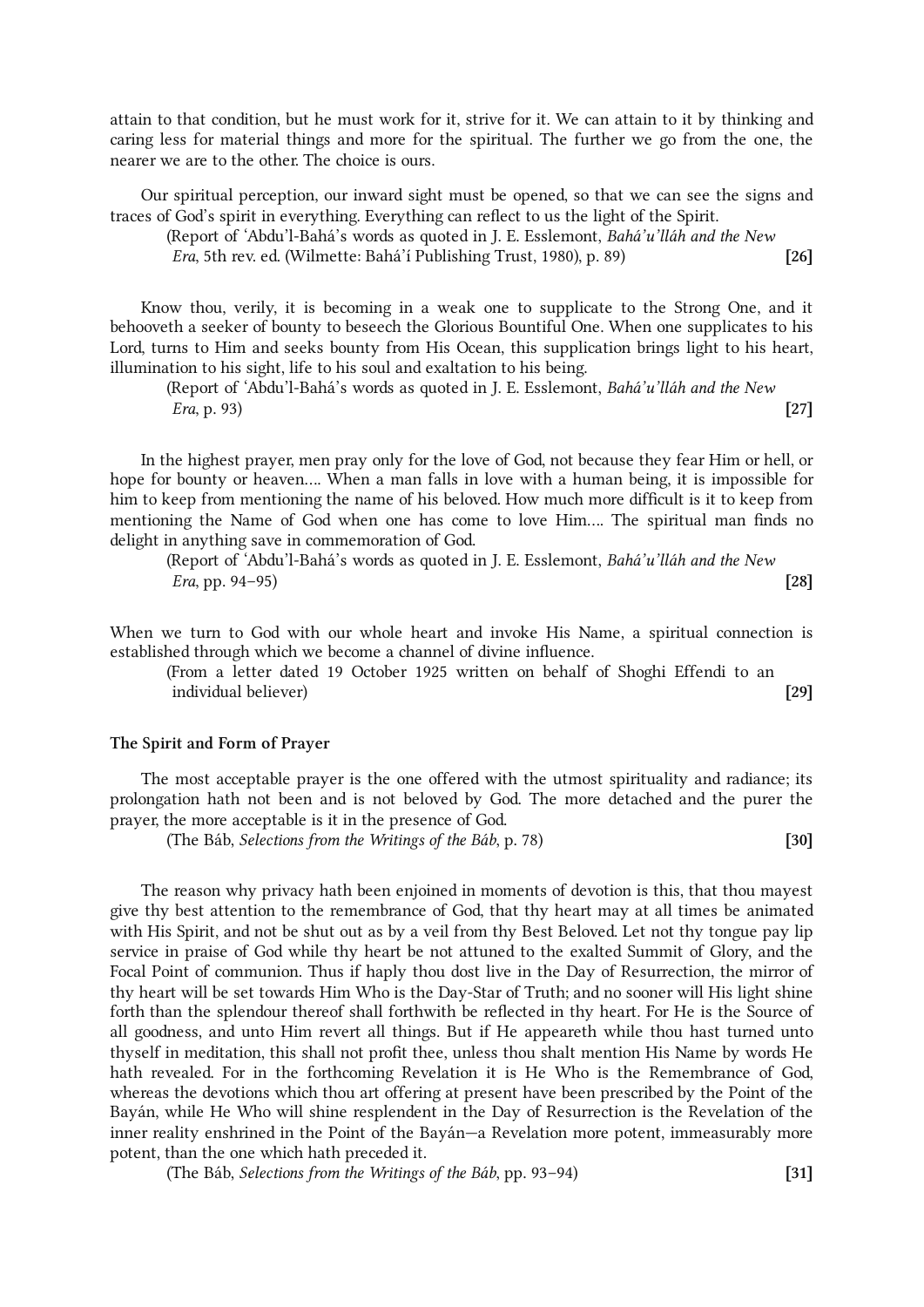As for devotions other than obligatory prayer, if these be chanted jointly and with a pleasant and affecting melody, this would be most acceptable.

('Abdu'l-Bahá, from a Tablet—translated from the Persian) [32]

The simplicity characterizing the offering of Bahá'í prayers, whether obligatory or otherwise, should be maintained. Rigidity and rituals should be strictly avoided.

(In the handwriting of Shoghi Effendi, appended to a letter dated 30 October 1936 written on his behalf to an individual believer) [33]

'Abdu'l-Bahá once said: "The worshipper must pray with a detached spirit, unconditional surrender of the will, concentrated attention and spiritual fervour…. Automatic, formal prayers which do not touch the core of the heart are of no avail."

(From a letter dated 19 October 1925 written on behalf of Shoghi Effendi to an individual believer) [34]

As regards the chanting of Tablets in the Temple, Shoghi Effendi wishes in this connection to urge the friends to avoid all forms of rigidity and uniformity in matters of worship. There is no objection to the recital or chanting of prayers in the Oriental language, but there is also no obligation whatever of adopting such a form of prayer at any devotional service in the auditorium of the Temple. It should neither be required nor prohibited. The important thing that should always be borne in mind is that with the exception of certain specific obligatory prayers Bahá'u'lláh has given us no strict or special rulings in matters of worship whether in the Temple or elsewhere. Prayer is essentially a communion between man and God, and as such transcends all ritualistic forms and formulae.

(From a letter dated 15 June 1935 written on behalf of Shoghi Effendi to an individual believer) [35] [35]

<span id="page-5-0"></span>Daily prayers—with the exception of the specific obligatory prayers such as the "Namáz"<sup>[2](#page-20-1)</sup> can be recited in any fashion or manner which the believer chooses. Uniformity in the case of such prayers should under no circumstances be imposed upon the friends. The worshipper should be left entirely free to pray as he wishes.

(From a letter dated 6 July 1935 written on behalf of Shoghi Effendi to an individual believer) [36]

With regard to your spiritual experiences, the Guardian has been very interested to share them. He would, however, urge you to always use and read, during your hours of meditation and prayer, the words revealed by Bahá'u'lláh and the Master.

(From a letter dated 6 December 1935 written on behalf of Shoghi Effendi to an individual believer) [37]

The true worshipper, while praying, should endeavour not so much to ask God to fulfil his wishes and desires, but rather to adjust these and make them conform to the Divine Will. Only through such an attitude can one derive that feeling of inner peace and contentment which the power of prayer alone can confer.

(From a letter dated 26 October 1938 written on behalf of Shoghi Effendi to an individual believer) [38]

He feels more emphasis should be laid on the importance and power of prayer, including the use of The Greatest Name, but not over-emphasizing it. It is the spirit behind the words which is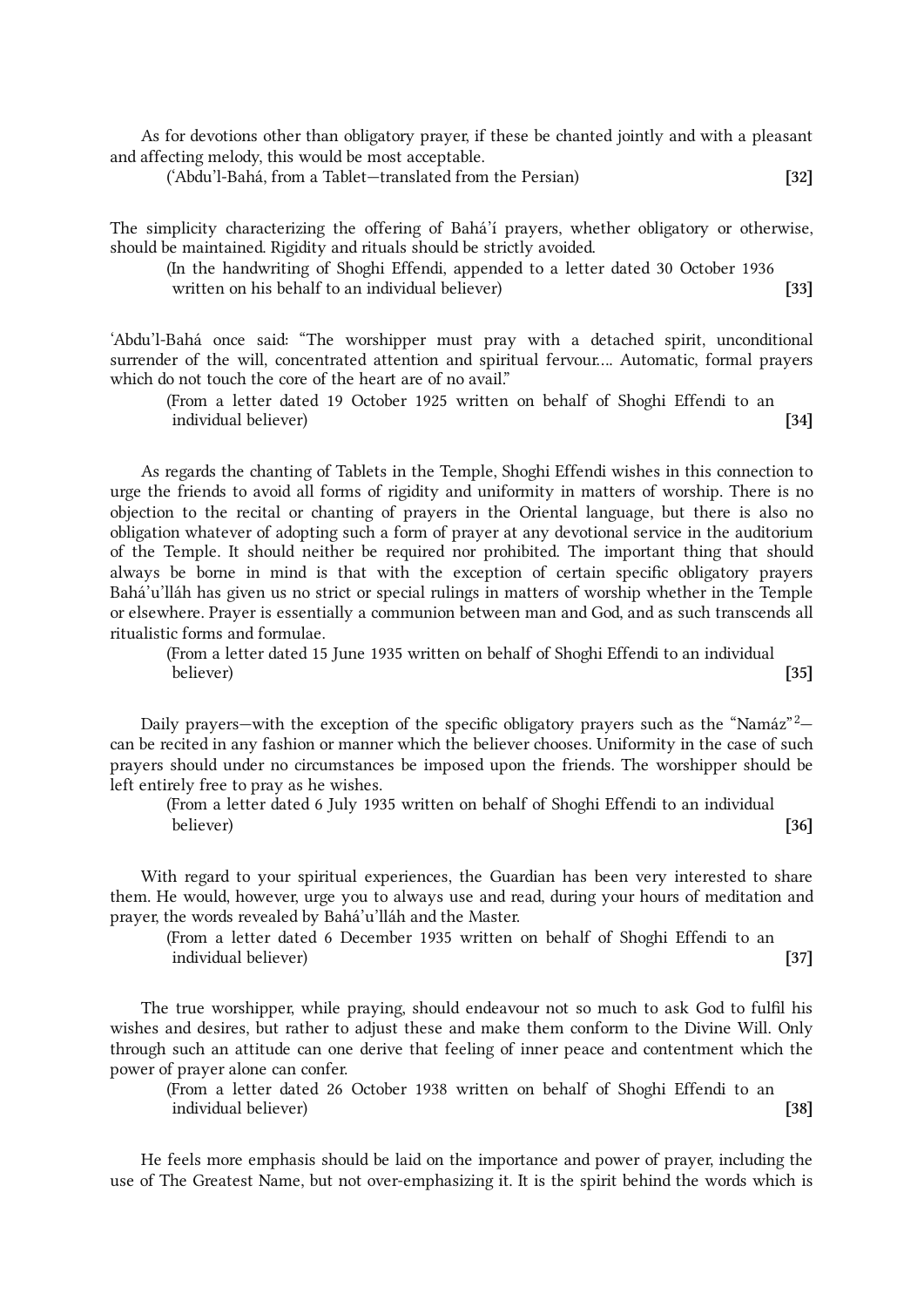really important.

(From a letter dated 16 March 1946 written on behalf of Shoghi Effendi to an individual believer) [39]

The daily prayers are to be said each one for himself, aloud or silent makes no difference. There is no congregational prayer except that for the dead. We read healing and other prayers in our meetings, but the daily prayer is a personal obligation, so someone else reading it is not quite the same thing as saying it for yourself.

(From a letter dated 31 January 1949 written on behalf of Shoghi Effendi to an individual believer) [40]

The powers latent in prayer are manifested when it is motivated by the love of God, beyond any fear or favour, and free from ostentation and superstition. It is to be expressed with a sincere and pure heart conducive to contemplation and meditation so that the rational faculty can be illumined by its effects. Such prayer will transcend the limitation of words and go well beyond mere sounds. The sweetness of its melodies must gladden and uplift the heart and reinforce the penetrating power of the Word, transmuting earthly inclinations into heavenly attributes and inspiring selfless service to humankind.

(The Universal House of Justice, from a letter dated 18 December 2014 to the Bahá'ís in Iran)  $[41]$ 

## <span id="page-6-0"></span>The Role of Meditation

Do thou meditate on that which We have revealed unto thee, that thou mayest discover the purpose of God, thy Lord, and the Lord of all worlds. In these words the mysteries of Divine Wisdom have been treasured.

(Bahá'u'lláh, Gleanings from the Writings of Bahá'u'lláh, LXXIX) [42]

Bahá'u'lláh says there is a sign (from God) in every phenomenon: the sign of the intellect is contemplation and the sign of contemplation is silence, because it is impossible for a man to do two things at one time—he cannot both speak and meditate.

It is an axiomatic fact that while you meditate you are speaking with your own spirit. In that state of mind you put certain questions to your spirit and the spirit answers: the light breaks forth and the reality is revealed.

You cannot apply the name "man" to any being void of this faculty of meditation; without it he would be a mere animal, lower than the beasts.

Through the faculty of meditation man attains to eternal life; through it he receives the breath of the Holy Spirit—the bestowal of the Spirit is given in reflection and meditation.

The spirit of man is itself informed and strengthened during meditation; through it affairs of which man knew nothing are unfolded before his view. Through it he receives Divine inspiration, through it he receives heavenly food.

Meditation is the key for opening the doors of mysteries. In that state man abstracts himself: in that state man withdraws himself from all outside objects; in that subjective mood he is immersed in the ocean of spiritual life and can unfold the secrets of things-in-themselves. To illustrate this, think of man as endowed with two kinds of sight; when the power of insight is being used the outward power of vision does not see.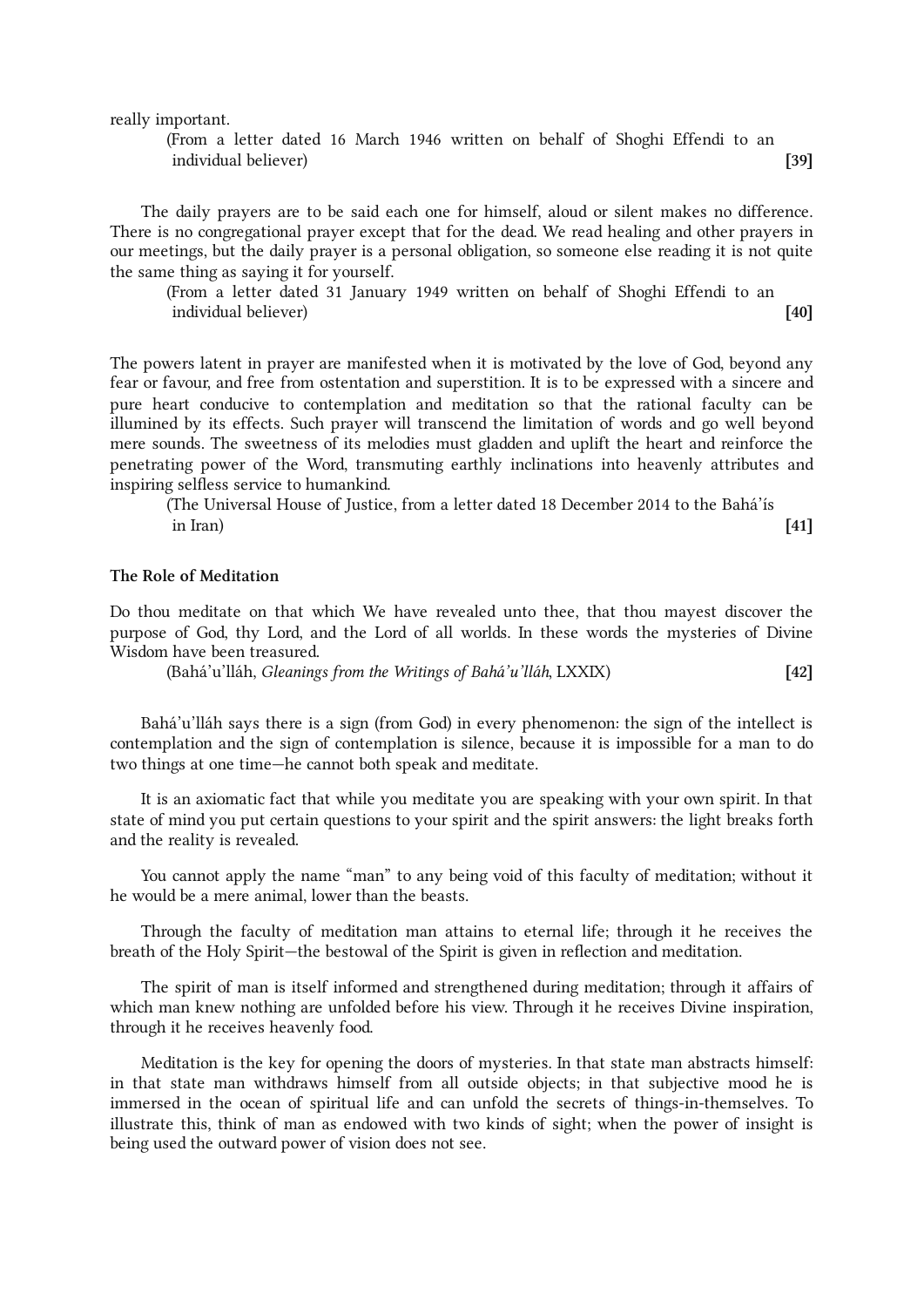This faculty of meditation frees man from the animal nature, discerns the reality of things, puts man in touch with God.

This faculty brings forth from the invisible plane the sciences and arts. Through the meditative faculty inventions are made possible, colossal undertakings are carried out; through it governments can run smoothly. Through this faculty man enters into the very Kingdom of God.

Nevertheless some thoughts are useless to man; they are like waves moving in the sea without result. But if the faculty of meditation is bathed in the inner light and characterized with divine attributes, the results will be confirmed.

The meditative faculty is akin to the mirror; if you put it before earthly objects it will reflect them. Therefore if the spirit of man is contemplating earthly subjects he will be informed of these.

But if you turn the mirror of your spirits heavenwards, the heavenly constellations and the rays of the Sun of Reality will be reflected in your hearts, and the virtues of the Kingdom will be obtained.

Therefore let us keep this faculty rightly directed—turning it to the heavenly Sun and not to earthly objects—so that we may discover the secrets of the Kingdom, and comprehend the allegories of the Bible and the mysteries of the spirit.

May we indeed become mirrors reflecting the heavenly realities, and may we become so pure as to reflect the stars of heaven.

('Abdu'l-Bahá, Paris Talks: Addresses given by 'Abdu'l-Bahá in Paris in 1911–1912 (Wilmette: Bahá'í Publishing Trust, 2011), no. 54) [43]

... of course the Bahá'ís can and should meditate upon the significances of the writings, and endeavour to grasp their meaning to the uttermost. There can be no possible objection to this. However, certain things are, by their very nature, a mystery to us, at least in our present stage of development.

(From a letter dated 14 January 1942 written on behalf of Shoghi Effendi to an individual believer) [44]

There are no set forms of meditation prescribed in the teachings, no plan, as such, for inner development. The friends are urged—nay enjoined—to pray, and they also should meditate, but the manner of doing the latter is left entirely to the individual.

…

The inspiration received through meditation is of a nature that one cannot measure or determine. God can inspire into our minds things that we had no previous knowledge of, if He desires to do so.

(From a letter dated 25 January 1943 written on behalf of Shoghi Effendi to individual believers) [45] [16] Expansion (16) [16] Expansion (16) [16] Expansion (16) [16] International Control (16) [16

Through meditation the doors of deeper knowledge and inspiration may be opened. Naturally, if one meditates as a Bahá'í he is connected with the Source; if a man believing in God meditates he is tuning in to the power and mercy of God; but we cannot say that any inspiration which a person, not knowing Bahá'u'lláh, or not believing in God, receives is merely from his own ego. Meditation is very important, and the Guardian sees no reason why the friends should not be taught to meditate, but they should guard against superstitious or foolish ideas creeping into it.

(From a letter dated 19 November 1945 written on behalf of Shoghi Effendi to an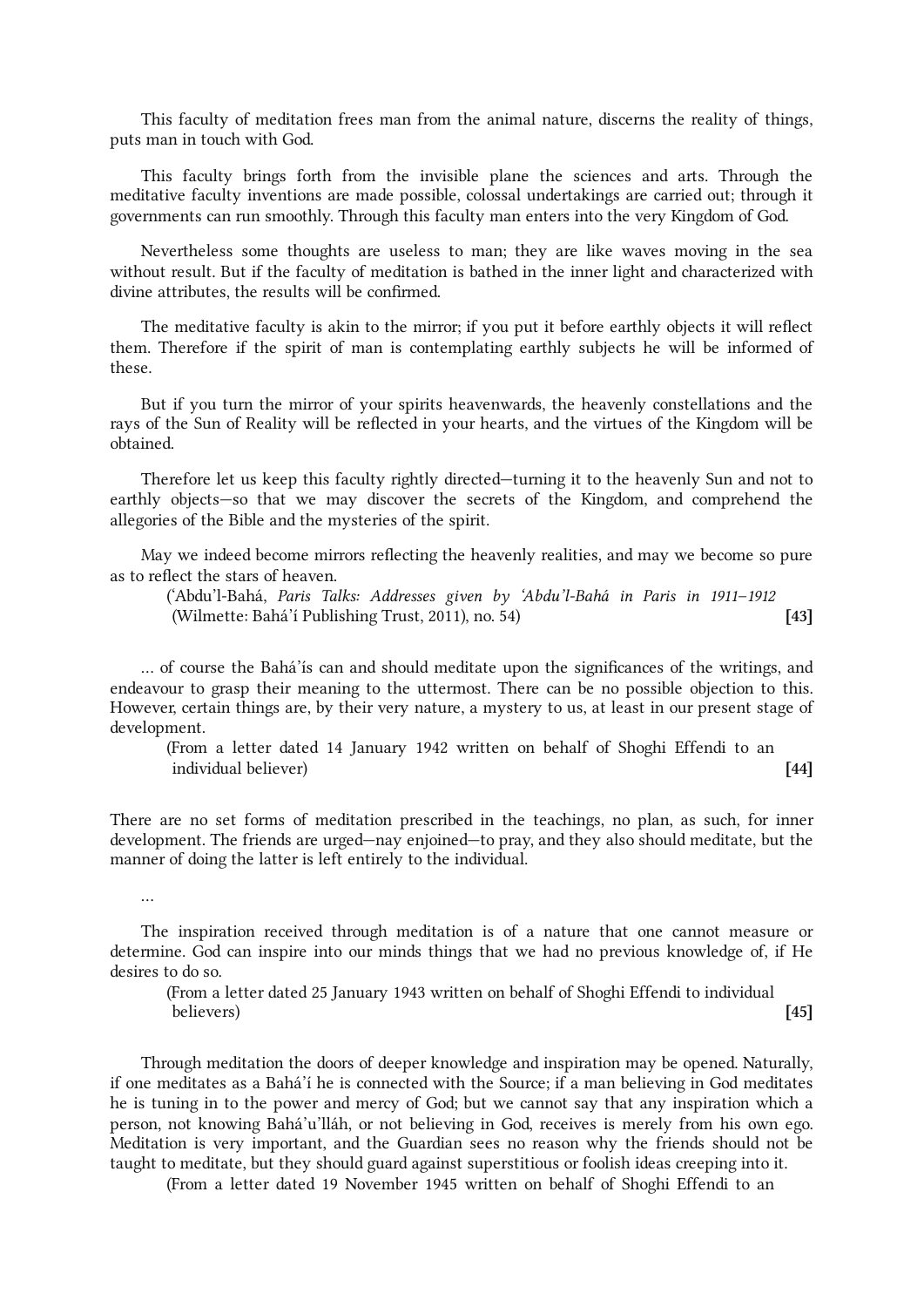individual believer) [46]

He thinks it would be wiser for the Bahá'ís to use the Meditations given by Bahá'u'lláh, and not any set form of meditation recommended by someone else; but the believers must be left free in these details and allowed to have personal latitude in finding their own level of communion with God.

(From a letter dated 27 January 1952 written on behalf of Shoghi Effendi to an individual believer) [47]

#### <span id="page-8-0"></span>Prayer, Meditation, and Action

Therefore strive that your actions day by day may be beautiful prayers. Turn towards God, and seek always to do that which is right and noble. Enrich the poor, raise the fallen, comfort the sorrowful, bring healing to the sick, reassure the fearful, rescue the oppressed, bring hope to the hopeless, shelter the destitute!

 $'Abdu'l-Bahá, *Paris Talks*, no. 26)$  [48]

O maid-servant of God! Chant the Words of God and, pondering over their meaning, transform them into actions! I ask God to cause thee to attain a high station in the Kingdom of Life forever and ever.

('Abdu'l-Bahá, Tablets of Abdul-Baha Abbas, vol. 1 (Chicago: Bahá'í Publishing Society, 1909), p. 85) [49]

Prayer and meditation are very important factors in deepening the spiritual life of the individual, but with them must go also action and example, as these are the tangible results of the former. Both are essential.

(From a letter dated 15 May 1944 written on behalf of Shoghi Effendi to an individual believer) [50]

The Master said guidance was when the doors opened after we tried. We can pray, ask to do God's will only, try hard, and then if we find our plan is not working out, assume it is not the right one, at least for the moment.

(From a letter dated 29 October 1952 written on behalf of Shoghi Effendi to an individual believer) [51]

When a person becomes a Bahá'í, actually what takes place is that the seed of the spirit starts to grow in the human soul. This seed must be watered by the outpourings of the Holy Spirit. These gifts of the spirit are received through prayer, meditation, study of the Holy Utterances and service to the Cause of God. The fact of the matter is that service in the Cause is like the plough which ploughs the physical soil when seeds are sown. It is necessary that the soil be ploughed up, so that it can be enriched, and thus cause a stronger growth of the seed. In exactly the same way the evolution of the spirit takes place through ploughing up the soil of the heart so that it is a constant reflection of the Holy Spirit. In this way the human spirit grows and develops by leaps and bounds.

(From a letter dated 6 October 1954 written on behalf of Shoghi Effendi to an individual believer) [52]

The friends … should turn to God for guidance in prayer and meditation, should study the Teachings of the Faith and then arise and act. Prayer and meditation, and study, without action,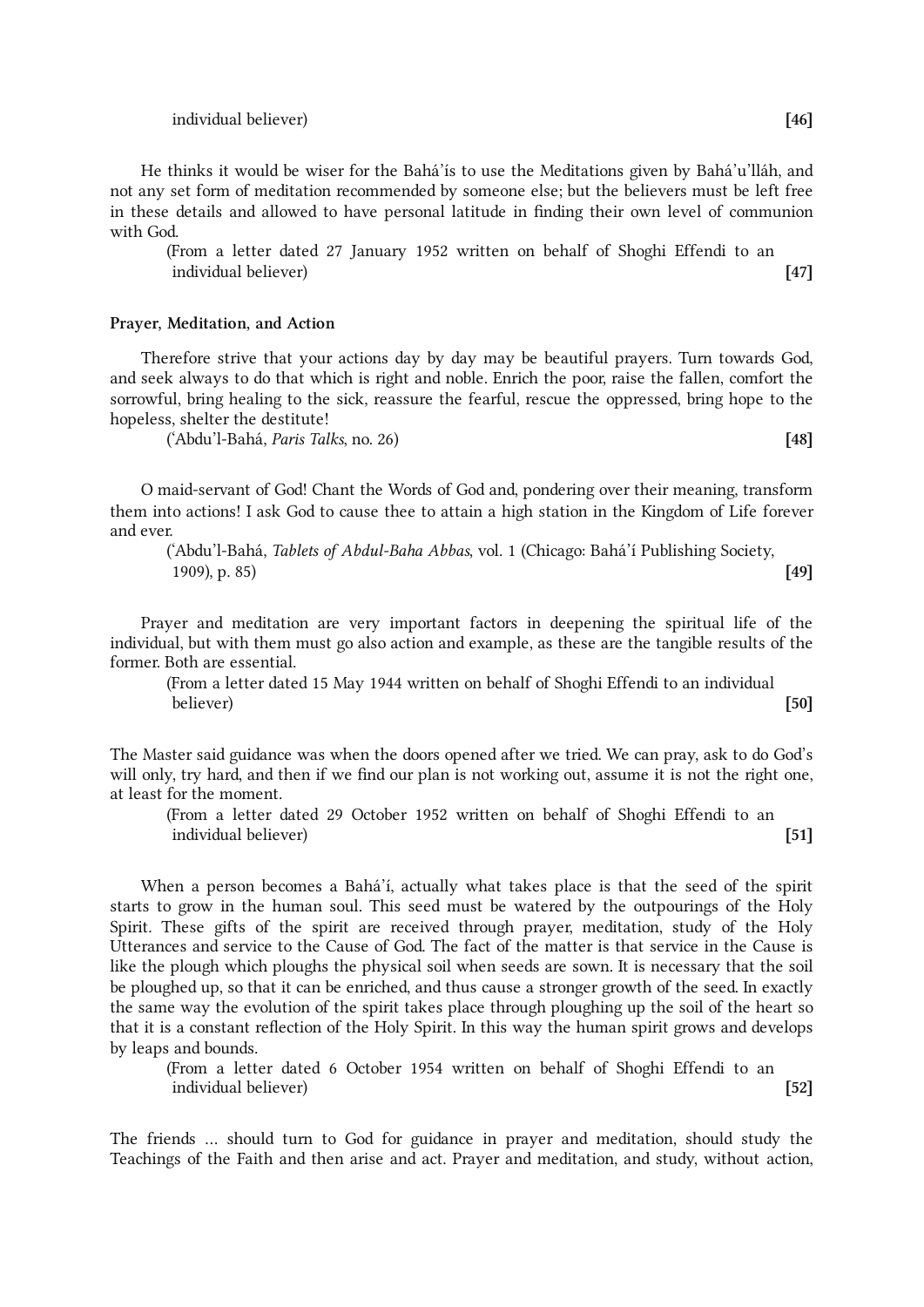are of no value, and action must be reinforced by these other things, which strengthen the soul and nourish the mind.

(From a letter dated 30 May 1956 written on behalf of Shoghi Effendi to the Hands of the Cause in Asia) [53]

The beloved Guardian has stressed over and over again, that to effectively teach the Faith, the individual must study deeply the Divine Word, imbibe its life-giving waters, and feast upon its glorious teachings. He should then meditate on the import of the Word, and finding its spiritual depths, *pray* for guidance and assistance. But most important, after prayer is *action*. After one has prayed and meditated, he must arise, relying fully on the guidance and confirmation of Bahá'u'lláh, to teach His Faith. Perseverance in action is essential, just as wisdom and audacity are necessary for effective teaching. The individual must sacrifice all things to this great goal, and then the victories will be won.

(From a letter dated 30 May 1956 written on behalf of Shoghi Effendi to the Hands of the Cause in the United States) [54]

Teaching is the source of Divine Confirmation. It is not sufficient to pray diligently for guidance, but this prayer must be followed by meditation as to the best methods of action and then action itself. Even if the action should not immediately produce results, or perhaps not be entirely correct, that does not make so much difference, because prayers can only be answered through action and if someone's action is wrong, God can use that method of showing the pathway which is right. Therefore you and the other members of the … Assembly must arise and diligently teach the Cause. You will find that you will be guided and confirmed in this work.

(From a letter dated 22 August 1957 written on behalf of Shoghi Effendi to an individual believer) [55]

#### <span id="page-9-0"></span>Obligatory Prayers

<span id="page-9-1"></span>As for thy mention of the Obligatory Prayer: in truth, anyone who readeth this with absolute sincerity will attract all created things, and confer new life upon the world of being. This servant beseecheth his Lord to assist His loved ones in that which will deliver them from this world's vicissitudes, its preoccupations, its frustrations, and its darkness, and will adorn them with that which shall under all conditions draw them nigh unto Him. He, verily, is the All-Possessing, the Most High.<sup>[3](#page-20-2)</sup>

(Bahá'u'lláh, from a Tablet—translated from the Arabic and the Persian) [56]

The obligatory prayers are binding inasmuch as they are conducive to humility and submissiveness, to setting one's face towards God and expressing devotion to Him. Through such prayer man holdeth communion with God, seeketh to draw near unto Him, converseth with the true Beloved of his heart, and attaineth spiritual stations.

('Abdu'l-Bahá, from a Tablet—translated from the Persian) [57]

Know thou that in every word and movement of the obligatory prayer there are allusions, mysteries and a wisdom that man is unable to comprehend, and letters and scrolls cannot contain. ('Abdu'l-Bahá, from a Tablet—translated from the Arabic) [58]

<span id="page-9-2"></span>In regard to the question which you have been asked by the London Assembly to submit to the Guardian concerning the recital of "Munájáts": [4](#page-20-3) He wishes me first to draw your attention to the fact that there is a fundamental difference between "Namáz" and "Munáját". While the former, being specifically ordained by Bahá'u'lláh, is obligatory and must, in accordance with His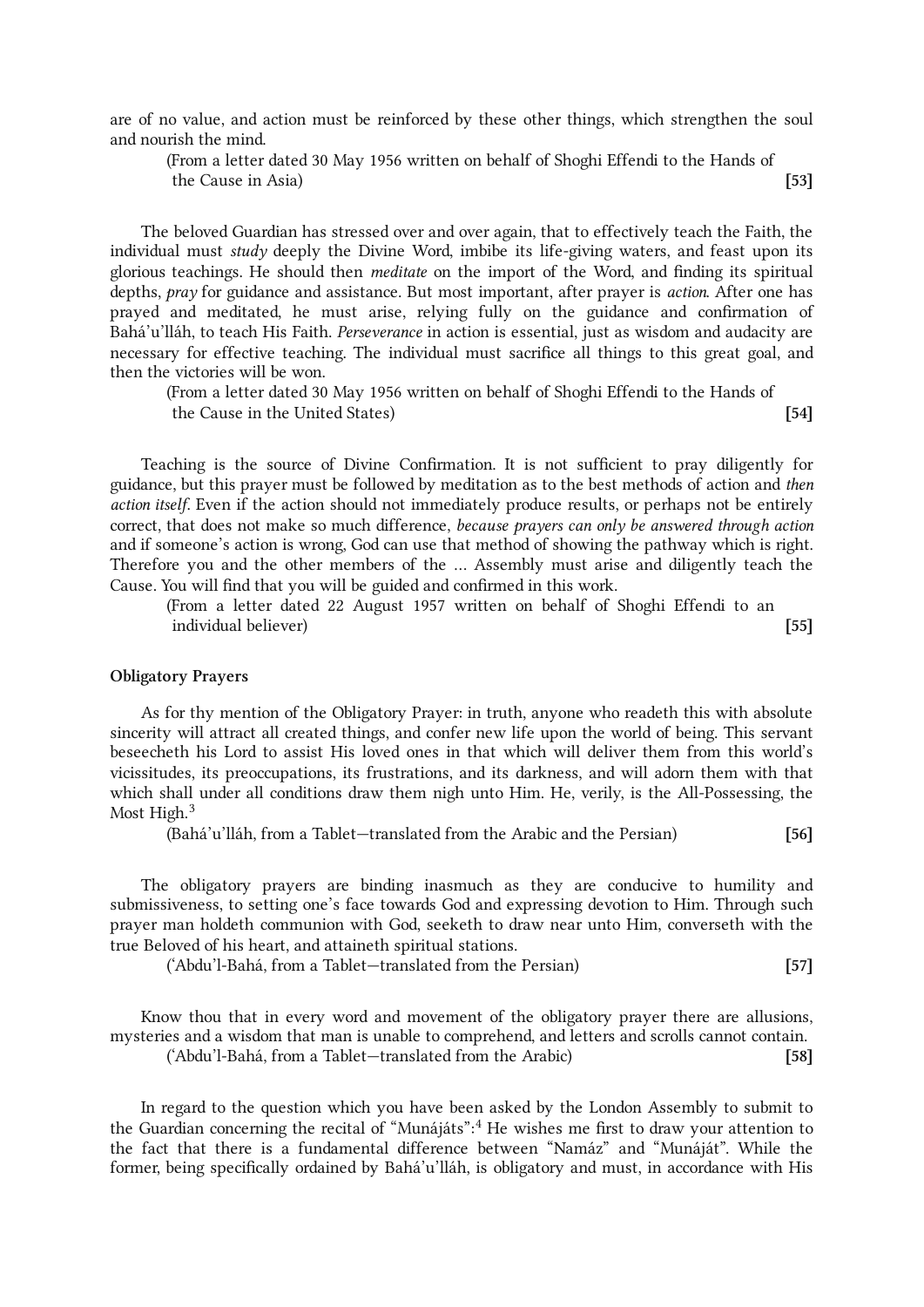definite instructions given in the Aqdas, be recited privately, the latter is neither compulsory nor is there any prescribed way for its recital. But although the friends are thus left free to follow their own inclination when reading the "Munáját" they should take the utmost care that any manner they practise should not acquire too rigid a character, and thus develop into an institution.

This is a point which the friends should always bear in mind, lest they deviate from the clear path indicated by the Teachings.

(From a letter dated 25 October 1934 written on behalf of Shoghi Effendi to an individual believer) [59]

... the obligatory prayers are by their very nature of greater effectiveness and are endowed with a greater power than the non-obligatory ones, and as such are essential.

(From a letter dated 4 January 1936 written on behalf of Shoghi Effendi to an individual believer) [60]

The instructions that accompany these prayers, such as the washing of hands and face, of bowing down and of raising one's hands, have been definitely ordained by Bahá'u'lláh, and as such should be entirely and confidently carried out by the believers, and particularly by the Bahá'í youth, on whose shoulders has been laid the chief responsibility of vindicating the truth and preserving the integrity of the laws and ordinances of the Faith.

The daily obligatory prayers are three in number. The shortest one consists of a single verse which has to be recited once every twenty-four hours and at midday. The medium, which begins with the words, "The Lord is witness that there is none other God but He," has to be recited three times a day, in the morning, at noon and in the evening. This prayer is accompanied by certain physical acts and gestures. The long prayer, which is the most elaborate of the three, has to be recited only once in every twenty-four hours, and at any time one feels inclined to do so.

The believer is entirely free to choose any one of these three prayers, but is under the obligation of reciting one of them, and in accordance with any specific directions with which it may be accompanied.

(From a letter dated 10 January 1936 written on behalf of Shoghi Effendi to the National Spiritual Assembly of the United States and Canada) [61]

You had asked about performing obligatory prayers in the Mashriqu'l-Adhkár. He told me to write: "Obligatory prayer is not forbidden in the Mashriqu'l-Adhkár, but the friends have not been and are not required to perform it in the Temple. Congregational prayer is prohibited, save in the Prayer for the Dead. Designating the place and determining the conditions for the recital of obligatory prayers in the Mashriqu'l-Adhkár are secondary matters to be referred to the Spiritual Assembly of that city."

(From a letter dated 30 January 1937 written on behalf of Shoghi Effendi to an individual believer) [62]

The Guardian particularly appreciates the fact that you have been faithfully observing Bahá'u'lláh's injunction regarding the recital of the daily obligatory prayers, and have thereby set such a high example before your Bahá'í fellow-youth. These daily prayers have been endowed with a special potency which only those who regularly recite them can adequately appreciate. The friends should therefore endeavour to make daily use of these prayers, whatever the peculiar circumstances and conditions of their life.

(From a letter dated 23 February 1939 written on behalf of Shoghi Effendi to individual believers) [63]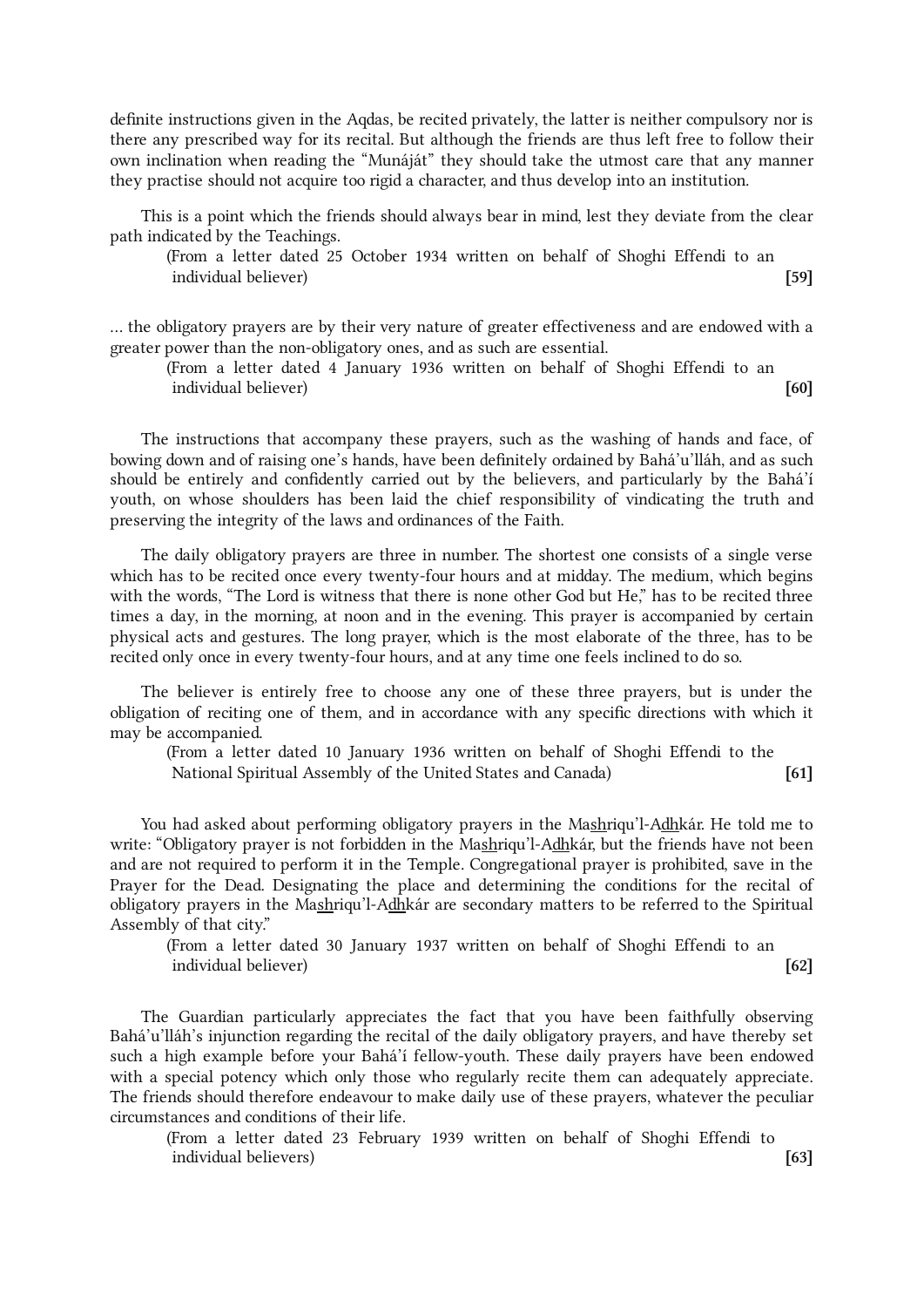With reference to your question regarding the three daily obligatory prayers: the Bahá'í worshipper is not required to recite them all each day, but has to choose one, and should also strictly conform to any instructions revealed by Bahá'u'lláh in connection with its recital, such as the raising of hands, various genuflexions, etc. Those who for some reason or other, especially when physically unable to observe these regulations owing to illness or some bodily defect, cannot conform to these instructions should preferably choose the short prayer, which is exceedingly simple.

(From a letter dated 7 December 1939 written on behalf of Shoghi Effendi to an individual believer) [64]

He would advise you to only use the short midday Obligatory Prayer. This has no genuflections and only requires that when saying it the believer turn his face towards 'Akká where Bahá'u'lláh is buried. This is a physical symbol of an inner reality, just as the plant stretches out to the sunlight—from which it receives life and growth—so we turn our hearts to the Manifestation of God, Bahá'u'lláh, when we pray; and we turn our faces, during this short prayer, to where His dust lies on this earth as a symbol of the inner act.

Bahá'u'lláh has reduced all ritual and form to an absolute minimum in His Faith. The few forms that there are—like those associated with the two longer obligatory daily prayers—are only symbols of the inner attitude. There is a wisdom in them, and a great blessing, but we cannot force ourselves to understand or feel these things, that is why He gave us also the very short and simple prayer, for those who did not feel the desire to perform the acts associated with the other two.

(From a letter dated 24 June 1949 written on behalf of Shoghi Effendi to an individual believer) [65]

As regards the questions about the proper use of the Long Obligatory Prayer: All the writings of the Faith may be read and should be read for the instruction and inspiration of the friends. This includes the specific prayers. If a believer is physically incapable of performing the genuflexions accompanying one of the prayers, and yet he longs to say it as an obligatory prayer, then he may do so. By physically incapable is meant a real physical incapacity which a physician would attest as genuine.

(From a letter dated 17 February 1955 written on behalf of Shoghi Effendi to the Local Spiritual Assembly of Los Angeles, California) [66]

We have determined, therefore, that it is imperative for all the believers to deepen their awareness of the blessings conferred by the laws which directly foster the devotional life of the individual and, thus, of the community. The essentials of these laws are known to all Bahá'ís, but acquiring greater insight into their significance must include carrying out all the divinely revealed aspects of their observance. These are the laws which pertain to obligatory prayer, fasting and recitation of the Greatest Name ninety-five times a day.

Bahá'u'lláh asserts: "One who performeth neither good deeds nor acts of worship is like unto a tree which beareth no fruit, and an action which leaveth no trace. Whosoever experienceth the holy ecstasy of worship will refuse to barter such an act or any praise of God for all that existeth in the world. Fasting and obligatory prayer are as two wings to man's life. Blessed be the one who soareth with their aid in the heaven of the love of God, the Lord of all worlds."

(The Universal House of Justice, from a letter dated 28 December 1999 to the Bahá'ís of the World) [67]

## <span id="page-11-0"></span>The Devotional Character of the Community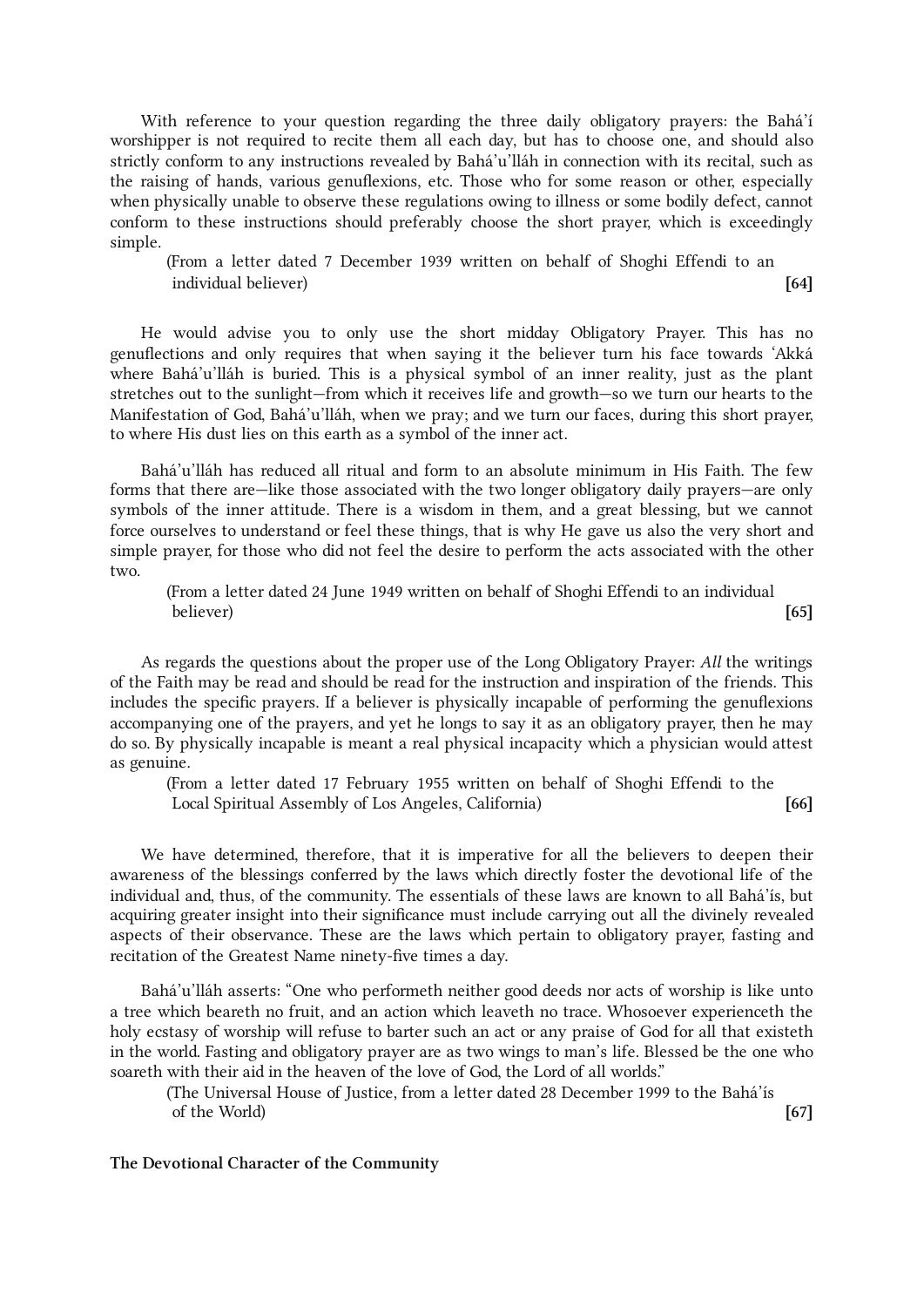Gather ye together with the utmost joy and fellowship and recite the verses revealed by the merciful Lord. By so doing the doors to true knowledge will be opened to your inner beings, and ye will then feel your souls endowed with steadfastness and your hearts filled with radiant joy.

(Bahá'u'lláh, from a Tablet—translated from the Arabic) [68]

Thou hast asked about places of worship and the underlying reason therefor. The wisdom in raising up such buildings is that at a given hour, the people should know it is time to meet, and all should gather together, and, harmoniously attuned one to another, engage in prayer; with the result that out of this coming together, unity and affection shall grow and flourish in the human heart.

('Abdu'l-Bahá, Selections from the Writings of 'Abdu'l-Bahá, no. 58) [69]

Praised be God, ye two have demonstrated the truth of your words by your deeds, and have won the confirmations of the Lord God. Every day at first light, ye gather the Bahá'í children together and teach them the communes and prayers. This is a most praiseworthy act, and bringeth joy to the children's hearts: that they should, at every morn, turn their faces toward the Kingdom and make mention of the Lord and praise His Name, and in the sweetest of voices, chant and recite.

These children are even as young plants, and teaching them the prayers is as letting the rain pour down upon them, that they may wax tender and fresh, and the soft breezes of the love of God may blow over them, making them to tremble with joy.

('Abdu'l-Bahá, Selections from the Writings of 'Abdu'l-Bahá, no. 115) [70]

Indeed, the chief reason for the evils now rampant in society is a lack of spirituality. The materialistic civilization of our age has so much absorbed the energy and interest of mankind, that people in general no longer feel the necessity of raising themselves above the forces and conditions of their daily material existence. There is not sufficient demand for things that we should call spiritual to differentiate them from the needs and requirements of our physical existence. The universal crisis affecting mankind is, therefore, essentially spiritual in its causes. The spirit of the age, taken on the whole, is irreligious. Man's outlook upon life is too crude and materialistic to enable him to elevate himself into the higher realms of the spirit.

It is this condition, so sadly morbid, into which society has fallen, that religion seeks to improve and transform. For the core of religious faith is that mystic feeling that unites man with God. This state of spiritual communion can be brought about and maintained by means of meditation and prayer. And this is the reason why Bahá'u'lláh has so much stressed the importance of worship. It is not sufficient for a believer to merely accept and observe the teachings. He should, in addition, cultivate the sense of spirituality, which he can acquire chiefly by the means of prayer. The Bahá'í Faith, like all other Divine religions, is thus fundamentally mystic in character. Its chief goal is the development of the individual and society, through the acquisition of spiritual virtues and powers. It is the soul of man that has first to be fed. And this spiritual nourishment prayer can best provide. Laws and institutions, as viewed by Bahá'u'lláh, can become really effective only when our inner spiritual life has been perfected and transformed. Otherwise religion will degenerate into a mere organization, and become a dead thing.

The believers, particularly the young ones, should therefore fully realize the necessity of praying. For prayer is absolutely indispensable to their inner spiritual development, and this, already stated, is the very foundation and purpose of the Religion of God.

(From a letter dated 8 December 1935 written on behalf of Shoghi Effendi to an individual believer) [71]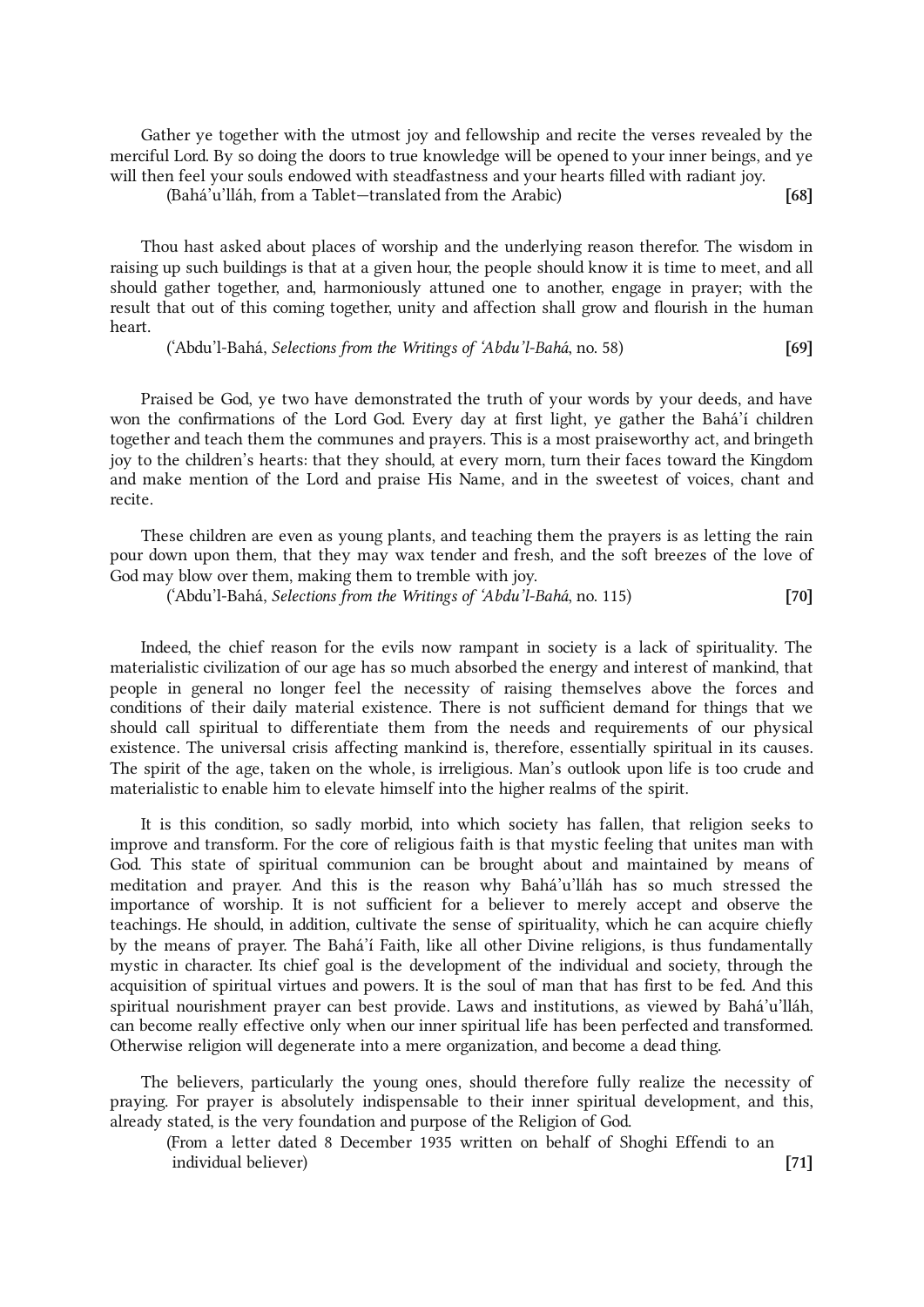… the flourishing of the community, especially at the local level, demands a significant enhancement in patterns of behavior.… It involves the practice of collective worship of God. Hence, it is essential to the spiritual life of the community that the friends hold regular devotional meetings in local Bahá'í centres, where available, or elsewhere, including the homes of believers.

(The Universal House of Justice, Riḍván 1996 message to the Bahá'ís of the World) [72]

The spiritual growth generated by individual devotions is reinforced by loving association among the friends in every locality, by worship as a community and by service to the Faith and to one's fellow human beings. These communal aspects of the godly life relate to the law of the Mashriqu'l-Adhkár which appears in the Kitáb-i-Aqdas.… [T]he holding of regular meetings for worship open to all and the involvement of Bahá'í communities in projects of humanitarian service are expressions of this element of Bahá'í life and a further step in the implementation of the Law of God.

(The Universal House of Justice, from a letter dated 28 December 1999 to the Bahá'ís of the World) [73]

Thousands upon thousands, embracing the diversity of the entire human family, are engaged in systematic study of the Creative Word in an environment that is at once serious and uplifting. As they strive to apply through a process of action, reflection and consultation the insights thus gained, they see their capacity to serve the Cause rise to new levels. Responding to the inmost longing of every heart to commune with its Maker, they carry out acts of collective worship in diverse settings, uniting with others in prayer, awakening spiritual susceptibilities, and shaping a pattern of life distinguished for its devotional character.

(The Universal House of Justice, Riḍván 2008 message to the Bahá'ís of the World) [74]

We have called upon the Bahá'ís to see in their endeavours of community building the creation of a new pattern of how society can be.... Essential to that pattern is the devotional meeting-a communal aspect of the godly life and a dimension of the concept of the Mashriqu'l-Adhkár—which represents a marvellous opportunity for your community not only to worship the Almighty and seek His benedictions in your own lives, but to extend to your fellow citizens the spiritual energies of prayer, to restore for them the purity of worship, to kindle in their hearts faith in the confirmations of God, and to strengthen in them, no less than in yourselves, eagerness to serve the nation and humanity and to show constructive resilience in the path of justice.

Beloved friends: Gatherings dedicated to prayer throughout your blessed land, in every neighbourhood, town, village, and hamlet, and the increasing access that your compatriots are gaining to Bahá'í prayers are enabling your community to shine the light of unity in the assemblage of humanity, lending a share to the endeavours of your fellow believers throughout the world. Plant, then, the seeds of future Mashriqu'l-Adhkárs for the benefit of all, and ignite countless beacons of light against the gloom of hatred and inequity.

(The Universal House of Justice, from a letter dated 18 December 2014 to the Bahá'ís in Iran) [75]

The systematic pursuit of the Plan in all its dimensions gives rise to a pattern of collective endeavour distinguished not only for its commitment to service, but also for its attraction to worship. The intensification of activity which the next five years requires will further enrich the devotional life shared by those who serve side by side in clusters around the world. This process of enrichment is already much advanced: witness, for instance, how gatherings for worship have been integrated into the core of community life. Devotional meetings are occasions where any soul may enter, inhale the heavenly fragrances, experience the sweetness of prayer, meditate upon the Creative Word, be transported on the wings of the spirit, and commune with the one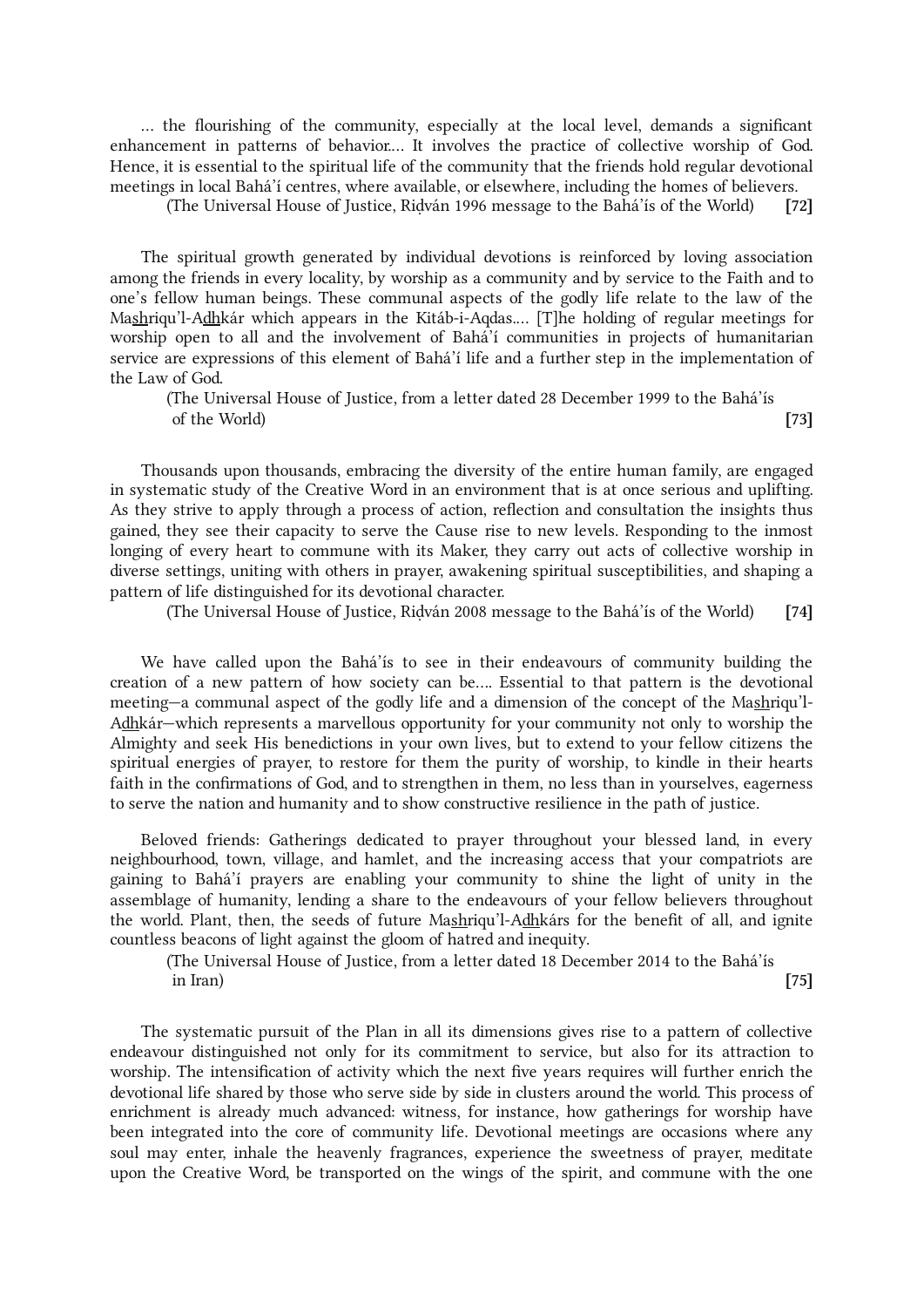Beloved. Feelings of fellowship and common cause are generated, particularly in the spiritually heightened conversations that naturally occur at such times and through which the "city of the human heart" may be opened. By convening a gathering for worship at which adults and children of any background are welcome, the spirit of the Mashriqu'l-Adhkár is evoked in any locality. The enhancement of the devotional character of a community also has an effect on the Nineteen Day Feast and can be felt at other times when the friends come together.

(The Universal House of Justice, from a letter dated 29 December 2015 to the Conference of the Continental Boards of Counsellors) [76]

#### <span id="page-14-0"></span>Further Considerations

## <span id="page-14-1"></span>Prayers and Healing

…

During thy supplications to God and thy reciting, "Thy Name is my healing," consider how thine heart is cheered, thy soul delighted by the spirit of the love of God, and thy mind attracted to the Kingdom of God! By these attractions one's ability and capacity increase. When the vessel is enlarged the water increases, and when the thirst grows the bounty of the cloud becomes agreeable to the taste of man. This is the mystery of supplication and the wisdom of stating one's wants.

(Report of 'Abdu'l-Bahá's words as quoted in J. E. Esslemont, Bahá'u'lláh and the New Era, p. 93)  $[77]$ 

O handmaid of God! Prayers are granted through the universal Manifestations of God. Nevertheless, where the wish is to obtain material things, even where the heedless are concerned, if they supplicate, humbly imploring God's help—even their prayer hath an effect.

O handmaid of God! The prayers which were revealed to ask for healing apply both to physical and spiritual healing. Recite them, then, to heal both the soul and the body. If healing is right for the patient, it will certainly be granted; but for some ailing persons, healing would only be the cause of other ills, and therefore wisdom doth not permit an affirmative answer to the prayer.

O handmaid of God! The power of the Holy Spirit healeth both physical and spiritual ailments.

('Abdu'l-Bahá, Selections from the Writings of 'Abdu'l-Bahá, no. 139) [78]

Spirit has influence; prayer has spiritual effect. Therefore, we pray, "O God! Heal this sick one!" Perchance God will answer. Does it matter who prays? God will answer the prayer of every servant if that prayer is urgent. His mercy is vast, illimitable. He answers the prayers of all His servants. He answers the prayer of this plant. The plant prays potentially, "O God! Send me rain!" God answers the prayer, and the plant grows. God will answer anyone.

('Abdu'l-Bahá, The Promulgation of Universal Peace: Talks Delivered by 'Abdu'l-Bahá during His Visit to the United States and Canada in 1912 (Wilmette: Bahá'í Publishing Trust, 2007), p. 345) [79]

Ultimately it is God's will destined for us that will be established, but we are assured that prayer for the sick is efficacious and is often answered. It may take time, but we should have faith.

(From a letter dated 8 November 1931 written on behalf of Shoghi Effendi to an individual believer) [80]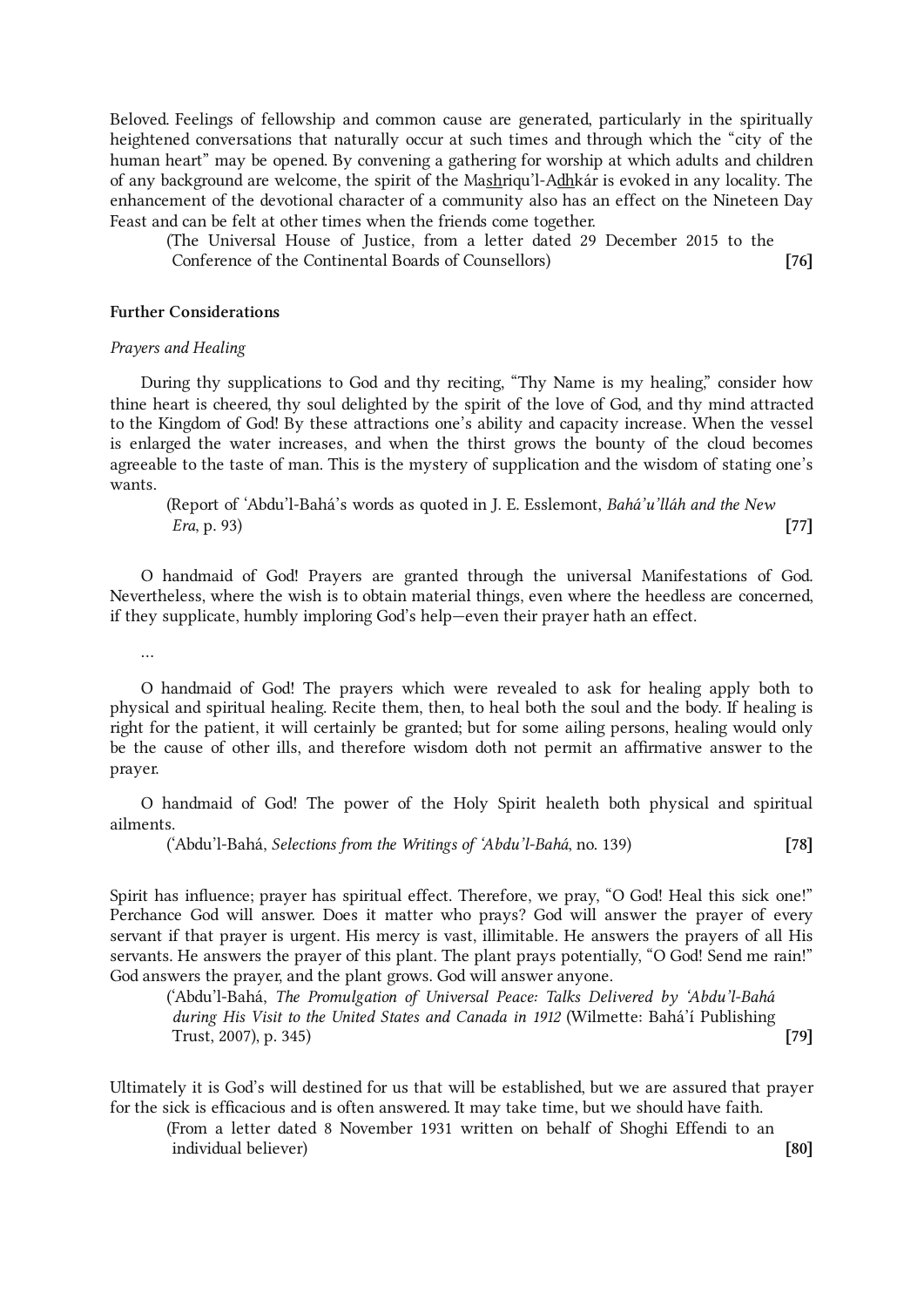He is delighted to hear you are now fully recovered and again active in your important work for the Cause. However, you should not neglect your health, but consider it the means which enables you to serve. It—the body—is like a horse which carries the personality and spirit, and as such should be well cared for so it can do its work! You should certainly safeguard your nerves, and force yourself to take time, and not only for prayer and meditation, but for real rest and relaxation. We don't have to pray and meditate for hours in order to be spiritual.

(From a letter dated 23 November 1947 written on behalf of Shoghi Effendi to an individual believer) [81]

The Guardian is happy to learn that the prayers of the friends had such a beneficial effect on the healing of Mr. .... Prayer is a ladder on which the soul ascends into Heaven. It is the link with the spiritual realms, and if used with true dedication, brings the spiritual forces to the aid and assistance of the believers in this world.

(From a letter dated 28 March 1953 written on behalf of Shoghi Effendi to individual believers) [82]

#### <span id="page-15-0"></span>The Importance of Memorization

We should memorize the Hidden Words, follow the exhortations of the Incomparable Lord, and conduct ourselves in a manner which befitteth our servitude at the threshold of the one true God. ('Abdu'l-Bahá, from a Tablet—translated from the Persian) [83]

When your hearts are wholly attracted to the one true God you will acquire divine knowledge, will become attentive to the proofs and testimonies and will commit to memory the glad-tidings concerning the Manifestation of the Beauty of the All-Merciful, as mentioned in the heavenly Scriptures. Then ye shall behold how wondrous are His confirmations and how gracious is His assistance.

('Abdu'l-Bahá, from a Tablet—translated from the Persian) [84]

The Guardian was truly pleased to note that you have already started reading some Bahá'í books, and would specially advise you to endeavour to commit to memory certain passages from the Writings of Bahá'u'lláh, and in particular, some of His prayers. This training would undoubtedly be of tremendous help to you in your future studies of the Cause, and would also serve to considerably deepen and enrich your own spiritual life at present.

(From a letter dated 10 April 1939 written on behalf of Shoghi Effendi to an individual believer) [85]

#### <span id="page-15-1"></span>The Object of Our Devotion

While praying it would be better to turn one's thoughts to the Manifestation as He continues, in the other world, to be our means of contact with the Almighty. We can, however, pray directly to God Himself.

(From a letter dated 27 April 1937 written on behalf of Shoghi Effendi to the National Spiritual Assembly of India and Burma) [86]

You have asked whether our prayers go beyond Bahá'u'lláh: it all depends whether we pray to Him directly or through Him to God. We may do both, and also can pray directly to God, but our prayers would certainly be more effective and illuminating if they are addressed to Him through His Manifestation, Bahá'u'lláh.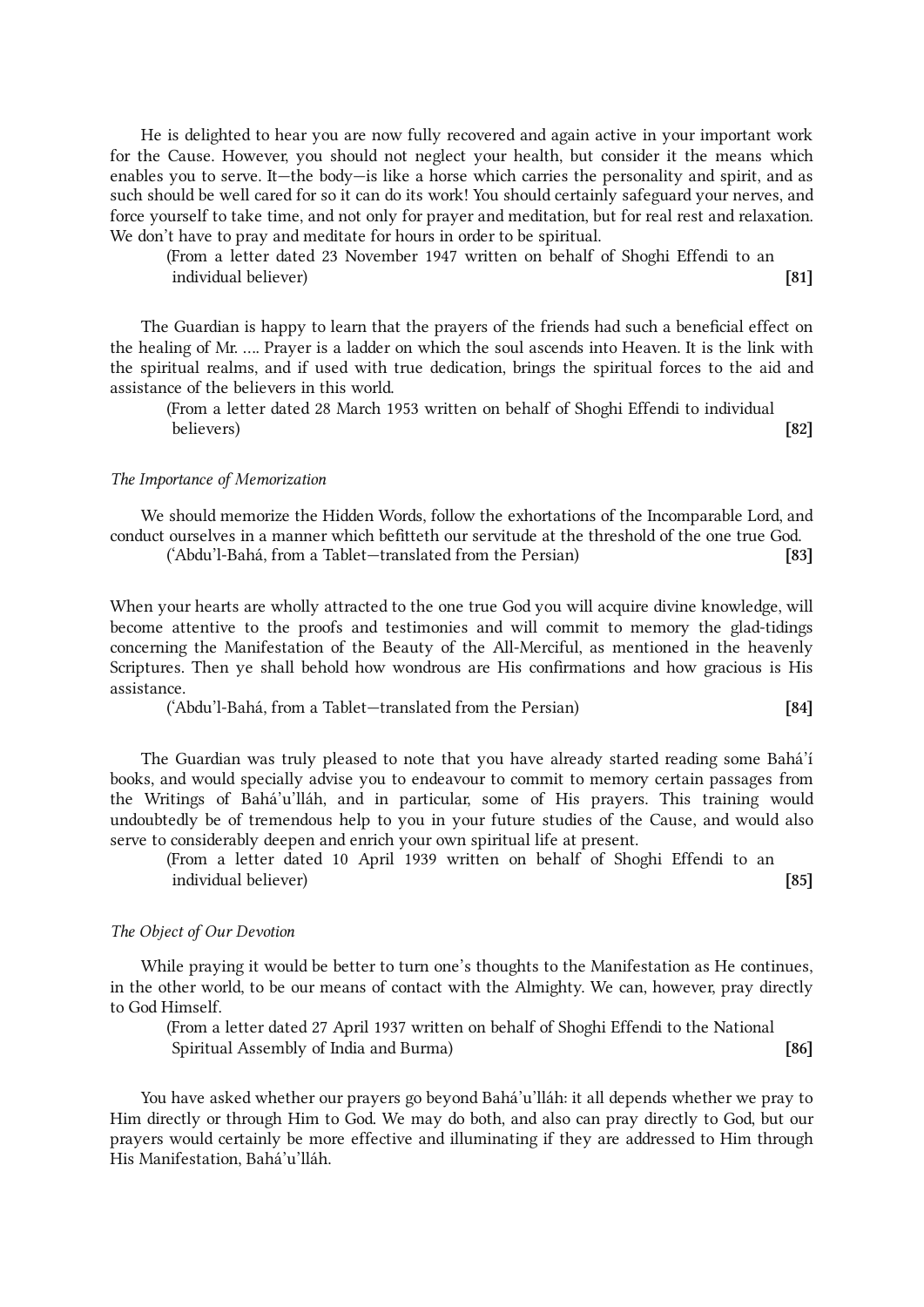Under no circumstances, however, can we, while repeating the prayers, insert the name Bahá'u'lláh where the word "God" is used. This would be tantamount to a blasphemy.

(From a letter dated 14 October 1937 written on behalf of Shoghi Effendi to an individual believer) [87]

In regard to your question: we must not be rigid about praying; there is not a set of rules governing it; the main thing is we must start out with the right concept of God, the Manifestation, the Master, the Guardian—we can turn, in thought, to any one of them when we pray. For instance you can ask Bahá'u'lláh for something, or, thinking of Him, ask God for it. The same is true of the Master or the Guardian. You can turn in thought to either of them and then ask their intercession, or pray direct to God. As long as you don't confuse their stations, and make them all equal, it does not matter much how you orient your thoughts.

(From a letter dated 24 July 1946 written on behalf of Shoghi Effendi to an individual believer) [88]

If you find you need to visualize someone when you pray, think of the Master. Through Him you can address Bahá'u'lláh. Gradually try to think of the qualities of the Manifestation, and in that way a mental form will fade out, for after all the body is not the thing, His Spirit is there and is the essential, everlasting element.

(From a letter dated 31 January 1949 written on behalf of Shoghi Effendi to an individual believer) [89]

… the Spirit of God reaches us through the Souls of the Manifestations. We must learn to commune with Their Souls and this is what the martyrs seemed to have done, and what brought them such ecstasy of joy that life became nothing. This is the true mysticism, and the secret, inner meaning of life, which humanity has at present drifted so far from.

(From a letter dated 28 July 1950 written on behalf of Shoghi Effendi to the Local Spiritual Assembly of Manchester, England) [90]

As regards your question: Bahá'u'lláh is, of course, not God and not the Creator; but through Him we can know God, and because of this position of Divine Intermediary, in a sense, He is all (or the other Prophets) we can ever know of that Infinite Essence which is God. Therefore, we address ourselves in prayer and thought to Him, or through Him to that Infinite Essence behind and beyond Him.

(From a letter dated 4 June 1951 written on behalf of Shoghi Effendi to individual believers) [91] [91] **http://www.fractional.com/** 

We must not pray to the Guardian as to God; whoever we turn to when we pray, we must have the correct concept of the station of that person: Bahá'u'lláh as the Supreme Manifestation of God, the Master as the Perfect Man, the Centre of the Covenant, the Guardian as his functions are defined in the Master's Will. The friends need only read the Writings; the answers are all in them; we have no priests in this Faith to interpret or answer for us.

(From a letter dated 23 April 1957 written on behalf of Shoghi Effendi to an individual believer) [92]

#### <span id="page-16-0"></span>Additional Passages

Number him, then, O my God, with such as have allowed nothing whatever to deter them from beholding Thy beauty, or from meditating on the wondrous evidences of Thine everlasting handiwork, that he may have fellowship with none except Thee, and turn to naught save Thyself,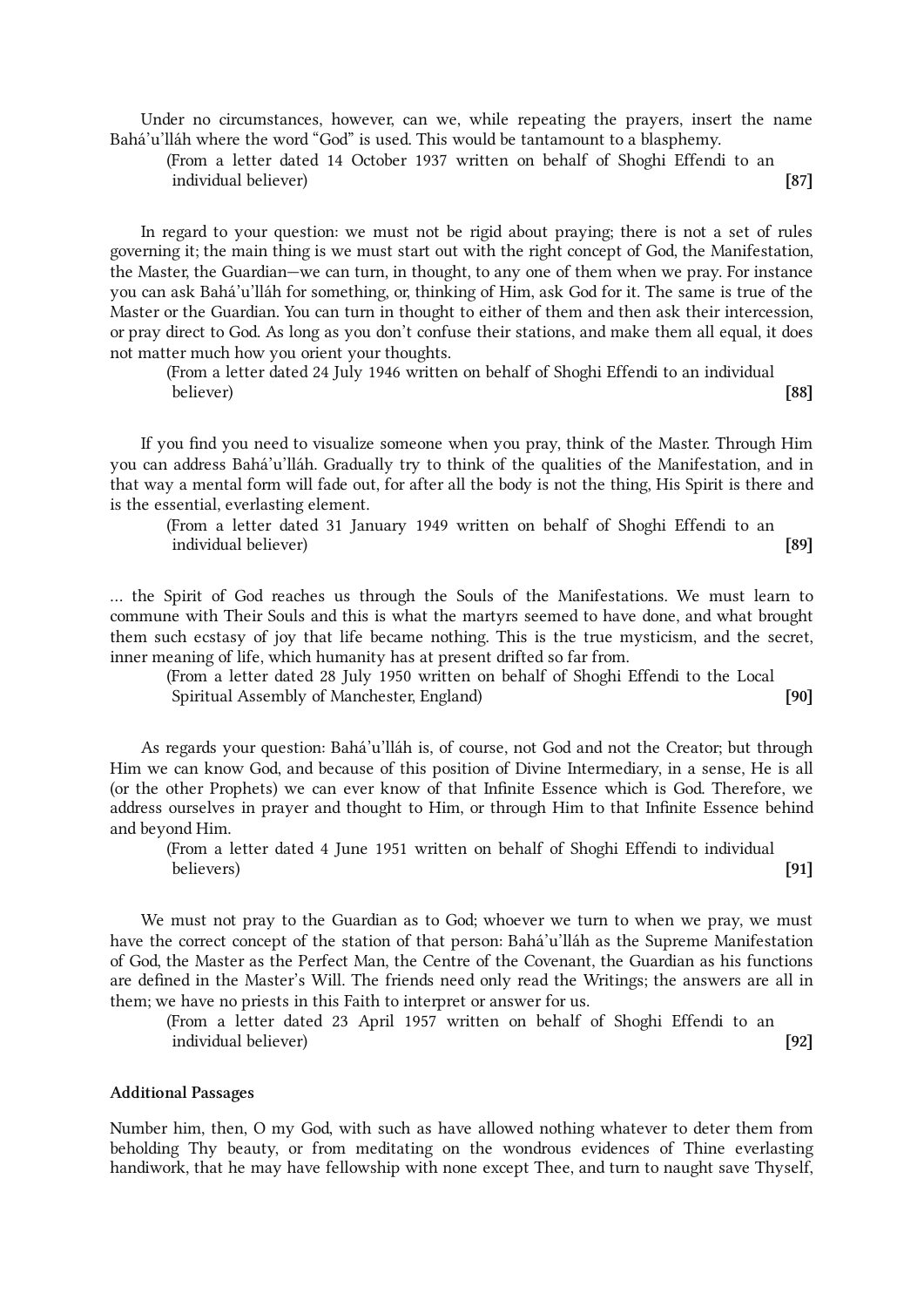and discover in whatever hath been created by Thee in the kingdoms of earth and heaven nothing but Thy wondrous Beauty and the revelation of the splendors of Thy face, and be so immersed beneath the billowing oceans of Thine overruling providence and the surging seas of Thy holy unity, that he will forget every mention except the mention of Thy transcendent oneness, and banish from his soul the traces of all evil suggestions, O Thou in Whose hands are the kingdoms of all names and attributes!

(Bahá'u'lláh, Prayers and Meditations by Bahá'u'lláh, CLXXXIV) [93]

Teach ye your children so that they may peruse the divine verses every morn and eve. God hath prescribed unto every father to educate his children, both boys and girls, in the sciences and in morals, and in crafts and professions.

(Bahá'u'lláh, from a Tablet—translated from the Arabic) [94]

Worship thou God in such wise that if thy worship lead thee to the fire, no alteration in thine adoration would be produced, and so likewise if thy recompense should be paradise. Thus and thus alone should be the worship which befitteth the one True God. Shouldst thou worship Him because of fear, this would be unseemly in the sanctified Court of His presence, and could not be regarded as an act by thee dedicated to the Oneness of His Being. Or if thy gaze should be on paradise, and thou shouldst worship Him while cherishing such a hope, thou wouldst make God's creation a partner with Him, notwithstanding the fact that paradise is desired by men.

(The Báb, Selections from the Writings of the Báb, pp. 77–78) [95]

It is seemly that the servant should, after each prayer, supplicate God to bestow mercy and forgiveness upon his parents. Thereupon God's call will be raised: "Thousand upon thousand of what thou hast asked for thy parents shall be thy recompense!" Blessed is he who remembereth his parents when communing with God. There is, verily, no God but Him, the Mighty, the Well-Beloved.

(The Báb, Selections from the Writings of the Báb, p. 94) [96]

O Lord! In this Most Great Dispensation Thou dost accept the intercession of children in behalf of their parents. This is one of the special infinite bestowals of this Dispensation. Therefore, O Thou kind Lord, accept the request of this Thy servant at the threshold of Thy singleness and submerge his father in the ocean of Thy grace, because this son hath arisen to render Thee service and is exerting effort at all times in the pathway of Thy love. Verily, Thou art the Giver, the Forgiver and the Kind!

('Abdu'l-Bahá, in Bahá'í Prayers: A Selection of Prayers Revealed by Bahá'u'lláh, the Báb, and 'Abdu'l-Bahá (Wilmette: Bahá'í Publishing Trust, 2002) p. 63) [97]

<span id="page-17-0"></span>Thou hast asked about material means and prayer. Prayer is like the spirit and material means are like the human hand. The spirit operateth through the instrumentality of the hand. Although the one true God is the All-Provider, it is the earth which is the means to supply sustenance. "The heaven hath sustenance for you"<sup>[5](#page-20-4)</sup> but when sustenance is decreed it becometh available, whatever the means may be. When man refuseth to use material means, he is like a thirsty one who seeketh to quench his thirst through means other than water or other liquids. The Almighty Lord is the provider of water, and its maker, and hath decreed that it be used to quench man's thirst, but its use is dependent upon His Will. If it should not be in conformity with His Will, man is afflicted with a thirst which the oceans cannot quench.

('Abdu'l-Bahá, from a Tablet—translated from the Persian) [98]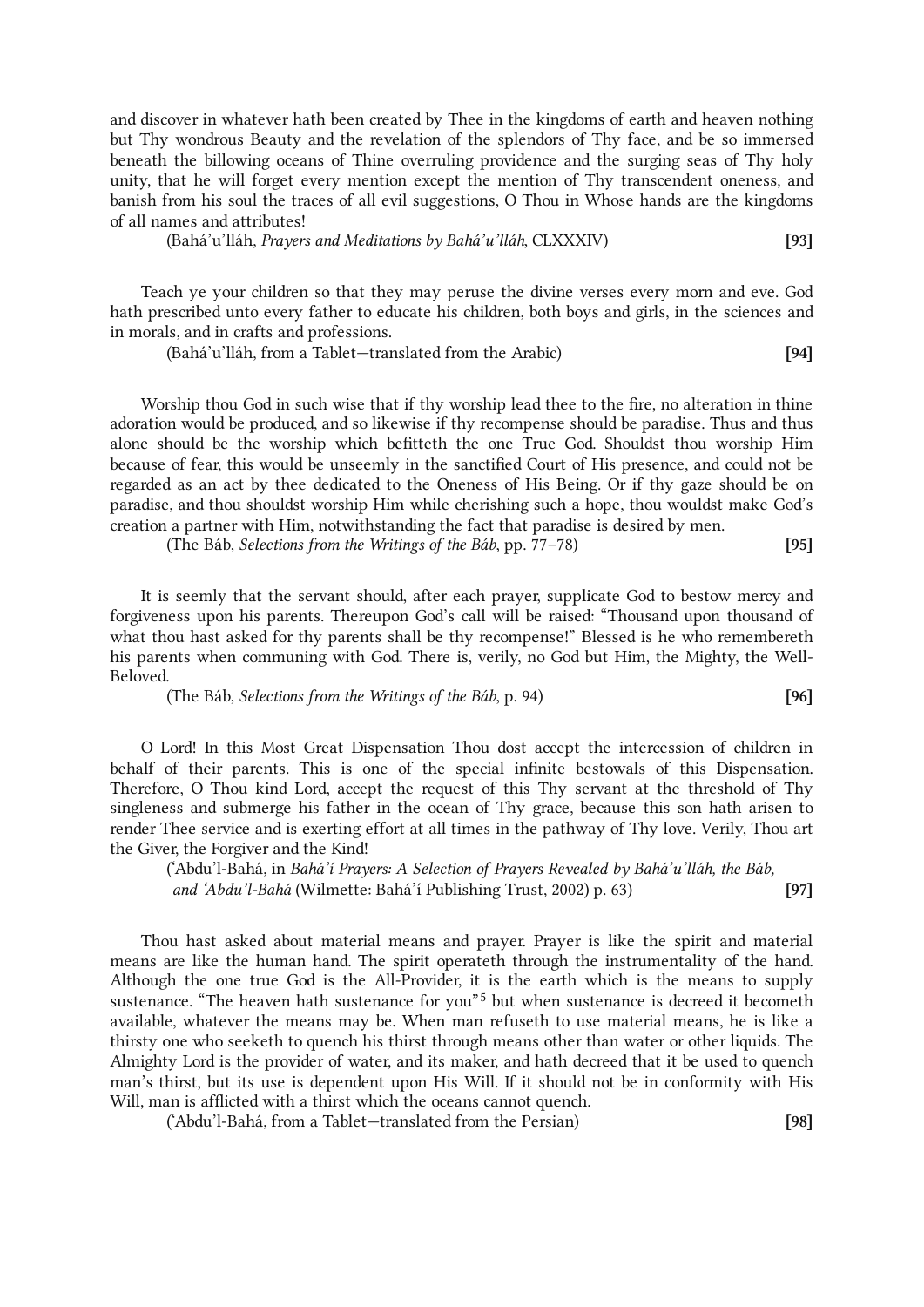With regard to your question as to the value of intuition as a source of guidance for the individual: implicit faith in our intuitive powers is unwise, but through daily prayer and sustained effort one can discover, though not always and fully, God's will intuitively. Under no circumstances, however, can a person be absolutely certain that he is recognizing God's will, through the exercise of his intuition. It often happens that the latter results in completely misrepresenting the truth, and thus becomes a source of error rather than of guidance.

(From a letter dated 29 October 1938 written on behalf of Shoghi Effendi to an individual believer) [99]

… the Guardian feels that it would be better for either the mothers of Bahá'í children, or some Committee your Assembly might delegate the task to, to choose excerpts from the Sacred Words to be used by the child rather than just something made up. Of course prayer can be purely spontaneous, but many of the sentences and thoughts combined in Bahá'í writings of a devotional nature are easy to grasp, and the revealed Word is endowed with a power of its own.

(From a letter dated 8 August 1942 written on behalf of Shoghi Effendi to the National Spiritual Assembly of the British Isles) [100]

The need is very great, everywhere in the world, in and outside the Faith, for a true spiritual awareness to pervade and motivate people's lives. No amount of administrative procedure or adherence to rules can take the place of this soul-characteristic, this spirituality which is the essence of man.

(From a letter dated 25 April 1945 written on behalf of Shoghi Effendi to an individual believer) [101]

... as the Cause embraces members of all races and religions we should be careful not to introduce into it the customs of our previous beliefs. Bahá'u'lláh has given us the obligatory prayers, also prayers before sleeping, for travellers, etc. We should not introduce a new set of prayers He has not specified, when He has given us already so many, for so many occasions.

(From a letter dated 27 September 1947 written on behalf of Shoghi Effendi to an individual believer) [102]

He suggests that, in addition to your usual teaching work there, you make a special point of praying ardently not only for success in general, but that God may send to you the souls that are ready. There are such souls in every city, but to find them and make the right contact is not easy.

(From a letter dated 18 March 1950 written on behalf of Shoghi Effendi to the Local

Spiritual Assembly of Punta Arenas, Chile) [103]

Regarding your question about prayer and the fact that some of our problems are not solved through prayer, we must always realize that life brings to us many situations, some of which are tests sent from God to train our characters, some of which are accidental because we live in the world of nature and are subject to the accidents of death, disease, etc., and some of which we bring on ourselves by folly, selfishness or some other weak human trait.

It is not correct to say that because a loved one dies, or is not cured of a disease, or a problem is not solved, that God did not answer our prayer, or that we did not pray to Him in a way to receive a favourable answer. Maybe what we prayed for was not the Will of God or was the result of an accident and it produced an irrevocable conclusion like death or disease or bankruptcy etc.

As you say, sometimes the Bahá'ís believe that they are carrying out the Will of God and yet we see that the results are very bad; we must therefore assume that they were deluding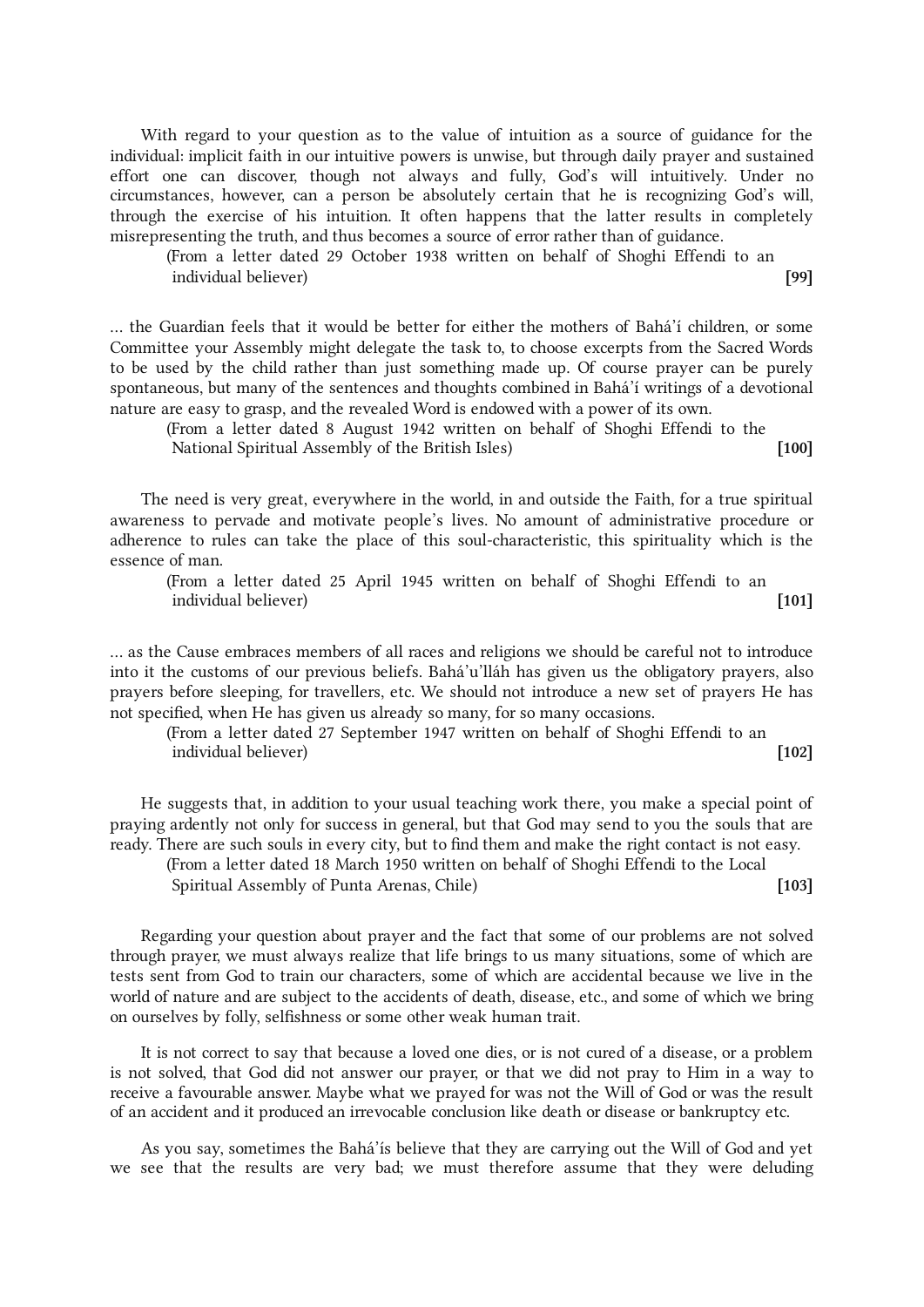themselves into believing that their decision and course of action was according to His Will. What it all amounts to is this, that we should supplicate God, but always with the reservation that we prefer His Will to ours. We should also live up to the Laws of His Teachings, for the more we do this, the more we are exemplary believers, the more sure we will be of receiving a greater degree of His guidance.

(From a letter dated 18 March 1951 written on behalf of Shoghi Effendi to an individual believer) [104]

The Guardian will pray for the quickening of your souls, the unfolding of the divine mysteries, and the blessings of the Holy Spirit. It is the Holy Spirit that gives new life, and this can today be found in rich abundance, in the Writings of Bahá'u'lláh. His Words and Teachings are the Water of Life, and the sustenance of spiritual growth. Therefore you should study the Word carefully, meditate on its import and, having been touched by its spirit, associate your mind and heart with its atmosphere, then the way will become clear, and the doors be opened.

(From a letter dated 11 June 1956 written on behalf of Shoghi Effendi to a Bahá'í Study Group in Columbus, Ohio) [105]